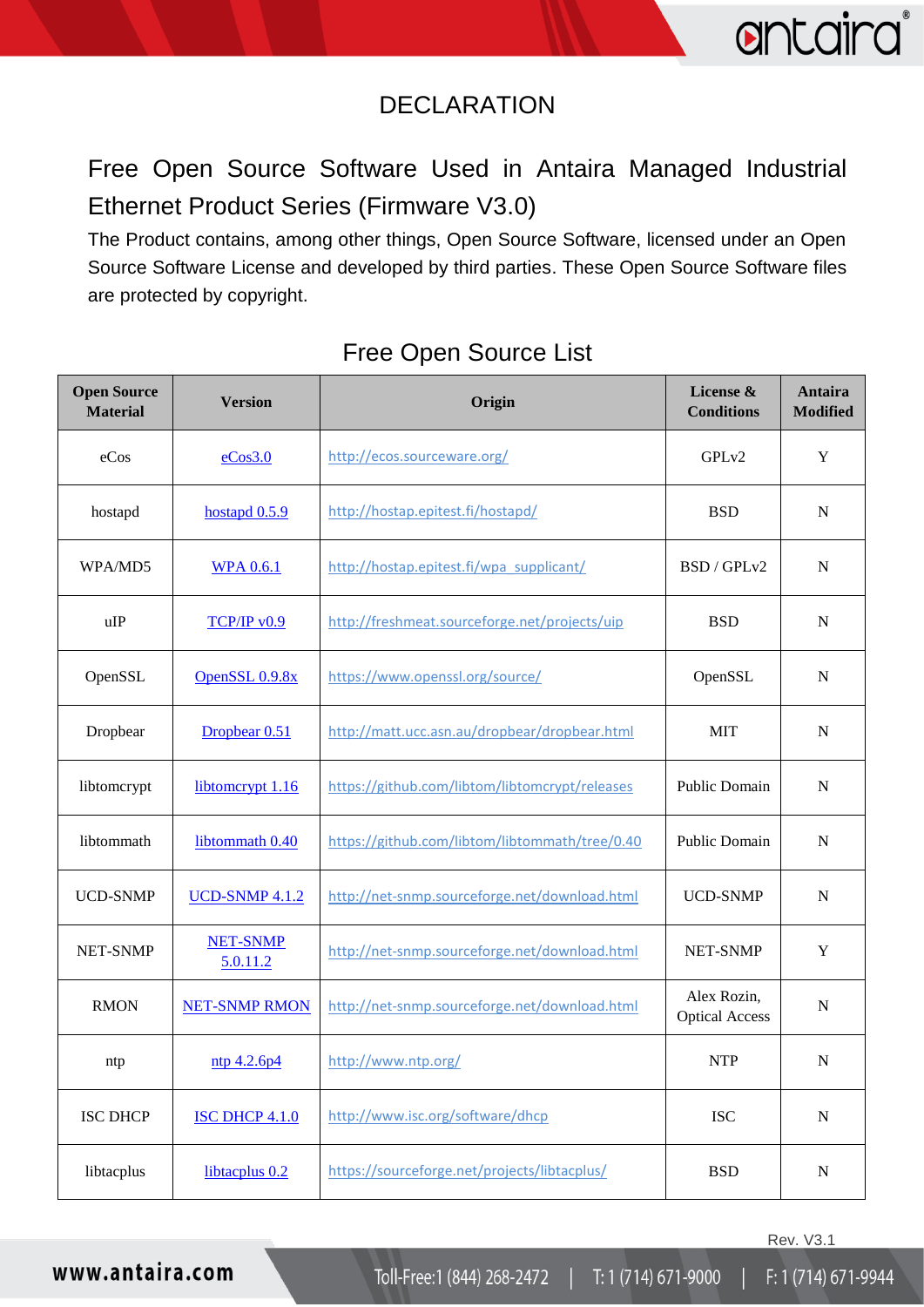| <b>Open Source</b><br><b>Material</b> | <b>Version</b>       | Origin                                                                   | License &<br><b>Conditions</b> | Antaira<br><b>Modified</b> |
|---------------------------------------|----------------------|--------------------------------------------------------------------------|--------------------------------|----------------------------|
| libupnp                               | libupnp 1.6.6        | http://www.sf.net/projects/pupnp/                                        | <b>BSD</b>                     | N                          |
| CPU-load SVG                          | perf_cpuload.svg     | https://m0n0.ch/wall/index.php                                           | BSD <sub>v2</sub>              | N                          |
| <b>MooTools</b>                       | $mootools-1.3.1$     | https://mootools.net/                                                    | <b>MIT</b>                     | N                          |
| avltree                               | $\text{avltree-1.0}$ | https://github.com/bijalthanawala/avl-tree                               | <b>MIT</b>                     | N                          |
| libfetch                              | libfetch-2.33        | http://archlinux.c3sl.ufpr.br/other/libfetch/libfetch-<br>$2.33.$ tar.gz | Modified BSD                   | N                          |

2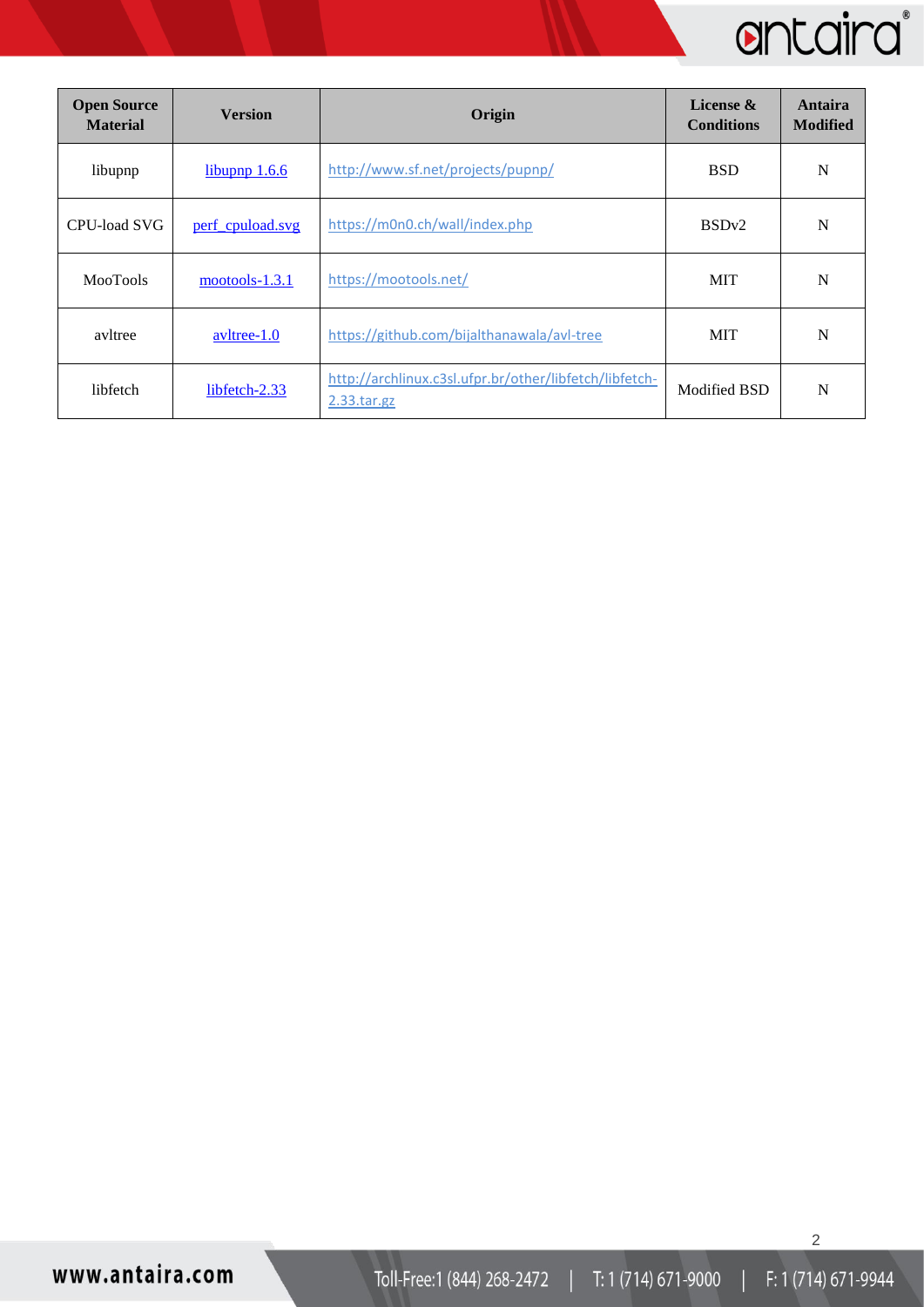# antaird

### <span id="page-2-0"></span>eCos License Overview

As of May 2002, eCos is released under a modified version of the well known [GNU General Public License](http://www.gnu.org/copyleft/gpl.html)  [\(GPL\).](http://www.gnu.org/copyleft/gpl.html) The eCos license is officially recognised as [aGPL-compatible Free Software Licensea](http://www.gnu.org/philosophy/license-list.html#GPLCompatibleLicenses)nd is an [OSI](http://opensource.org/licenses/alphabetical)[approved Open Source License.](http://opensource.org/licenses/alphabetical) An exception clause has been added which limits the circumstances in which the license applies to other code when used in conjunction with eCos. The exception clause is as follows:

As a special exception, if other files instantiate templates or use macros or inline functions from this file, or you compile this file and link it with other works to produce a work based on this file, this file does not by itself cause the resulting work to be covered by the GNU General Public License. However the source code for this file must still be made available in accordance with section (3) of the GNU General Public License.

This exception does not invalidate any other reasons why a work based on this file might be covered by the GNU General Public License.

The goal of the license is to serve the eCos user community as a whole. It allows all eCos users to develop products without paying anybody anything, no matter how many developers are working on the product or how many units will be shipped. The license also guarantees that the eCos source code will always be freely available. This applies not only to the core eCos code itself but also to any changes that anybody makes to the core. In particular, it should prevent any company or individual contributing code to the system and then later claiming that all eCos users are now guilty of copyright or patent infringements and have to pay royalties. It should also prevent any company from making some small improvements, calling the result a completely new system, and releasing this under a new and less generous license.

The license does not require users to release the source code of any *applications* that are developed with eCos. However, if anybody makes any changes to code covered by the eCos license, or writes new files derived in any way from eCos code, then we believe that the entire user community should have the opportunity to benefit from this. The license stipulates that these changes must be made available in source code form to all recipients of binaries based on the modified code, either by including the sources along with the binaries you deliver (or with any device containing such binaries) or with a written offer to supply the source code to the general public for three years. It is perhaps most practical for eCos developers to make the source code available online and inform those who are receiving binaries containing eCos code, and probably also the eCos maintainers, about the location of the code. See th[efull text of the GPLf](http://www.gnu.org/copyleft/gpl.html)or the most authoritative definition of the obligations.

Although it is not strictly necessary to contribute the modified code back to the eCos open source project, we are always pleased to receive cod[econtributionsa](http://ecos.sourceware.org/contrib.html)nd hope that developers will also be keen to give back in return for what they received from the eCos project completely free of charge. The eCos maintainers are responsible for deciding whether such contributions should be applied to the public repository. In addition, [acopyright](http://ecos.sourceware.org/assign.html)  [assignmenti](http://ecos.sourceware.org/assign.html)s required for any significant changes to the core eCos packages.

Appendix - 1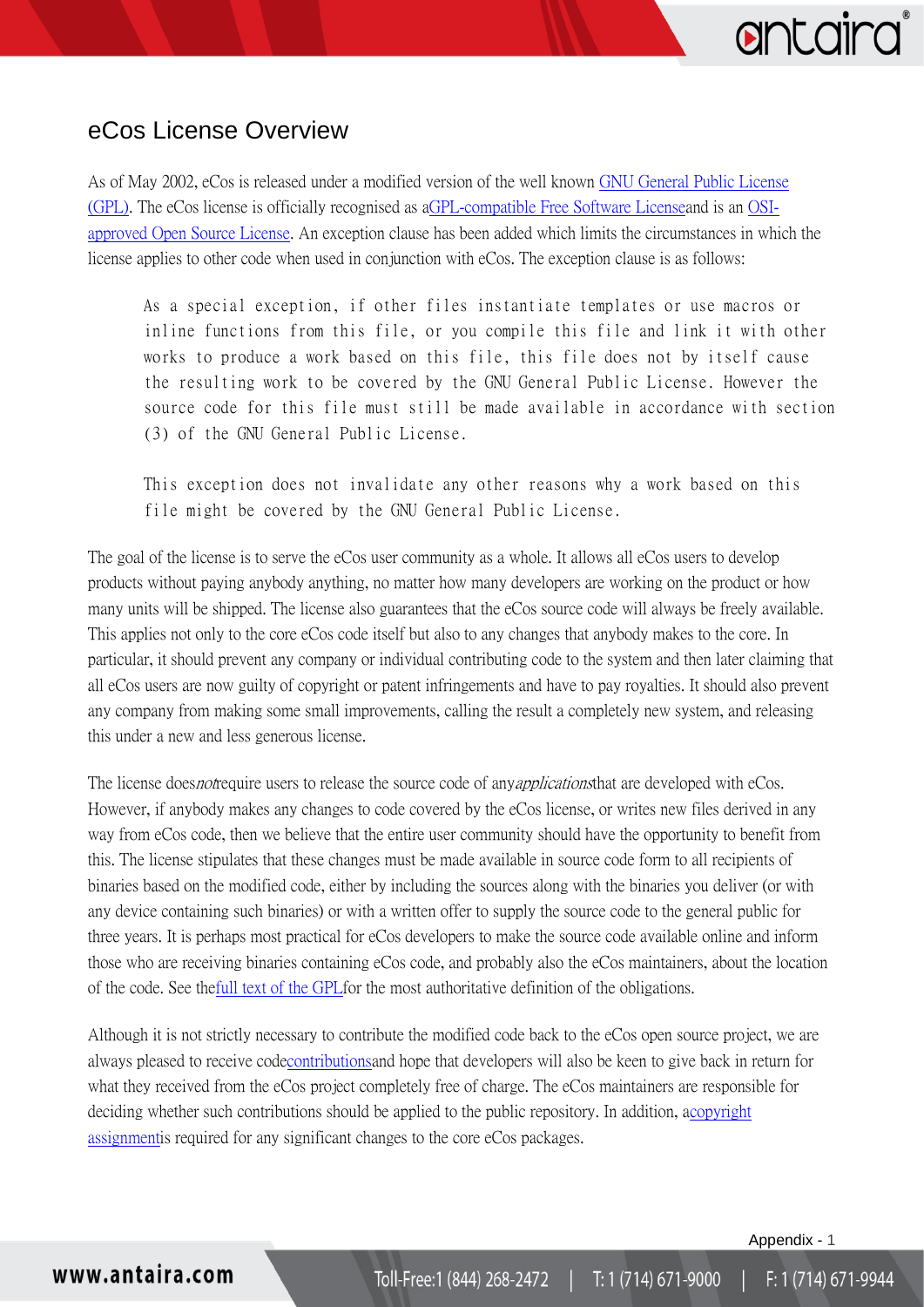

The result is a royalty-free system with minimal obligations on the part of application developers. This has resulted in the rapid uptake of eCos. At the same time, eCos is fully open source with all the benefits that implies in terms of quality and innovation. We believe that this is a winning combination.

#### Questions and answers

The following queries provide some clarification as to the implications of the eCos license. They do not consititute part of the legal meaning of the license.

Q.What is the effect of the eCos license?

A.In the simplest terms, when you distribute anything containing eCos code, you must make the source code to eCos available under the terms of the GPL.

Q.What if I make changes to eCos, or write new code based on eCos code?

A.Then you must make those changes available as well.

Q.Do I have to distribute the source code to my application? Isn't the GPL "viral"?

A.You do not have to distribute any code under the terms of the GPL other than eCos code or code derived from eCos. For example, if you write a HAL port based on copying an existing eCos HAL in any way, you must make the source code available with the binary. However you would not need to make available any other code, such as the code of a wholly separate application linked with eCos.

Q.I would rather stick with the RHEPL code, but I updated my anonymous CVS checkout.

A.You can check out the final version of anonymous CVS before the license change using the CVS taglastrhepl. Se[ethe anonymous CVS access pagef](http://ecos.sourceware.org/anoncvs.html)or details.

#### Previous license

Prior to May 2002, eCos was released under th[eRed Hat eCos Public License \(RHEPL\).](http://ecos.sourceware.org/old-license.html) The RHEPL required any modifications to eCos code to be made available under preferential terms to Red Hat and was therefore incompatible with code licensed under the GPL. The use of eCos source code which was licensed under the RHEPL is not affected by the switch to the modified GPL for later revisions.

#### Full eCos license

This is the full text of the license as found on files within eCos covered by the eCos license. It should be read in conjuction with th[eGNU General Public License \(GPL\)o](http://www.gnu.org/copyleft/gpl.html)n which it depends.

This file is part of eCos, the Embedded Configurable Operating System. Copyright (C) 1998, 1999, 2000, 2001, 2002, 2003, 2004, 2005, 2006, 2007, 2008, 2009 Free Software Foundation, Inc.

Appendix - 2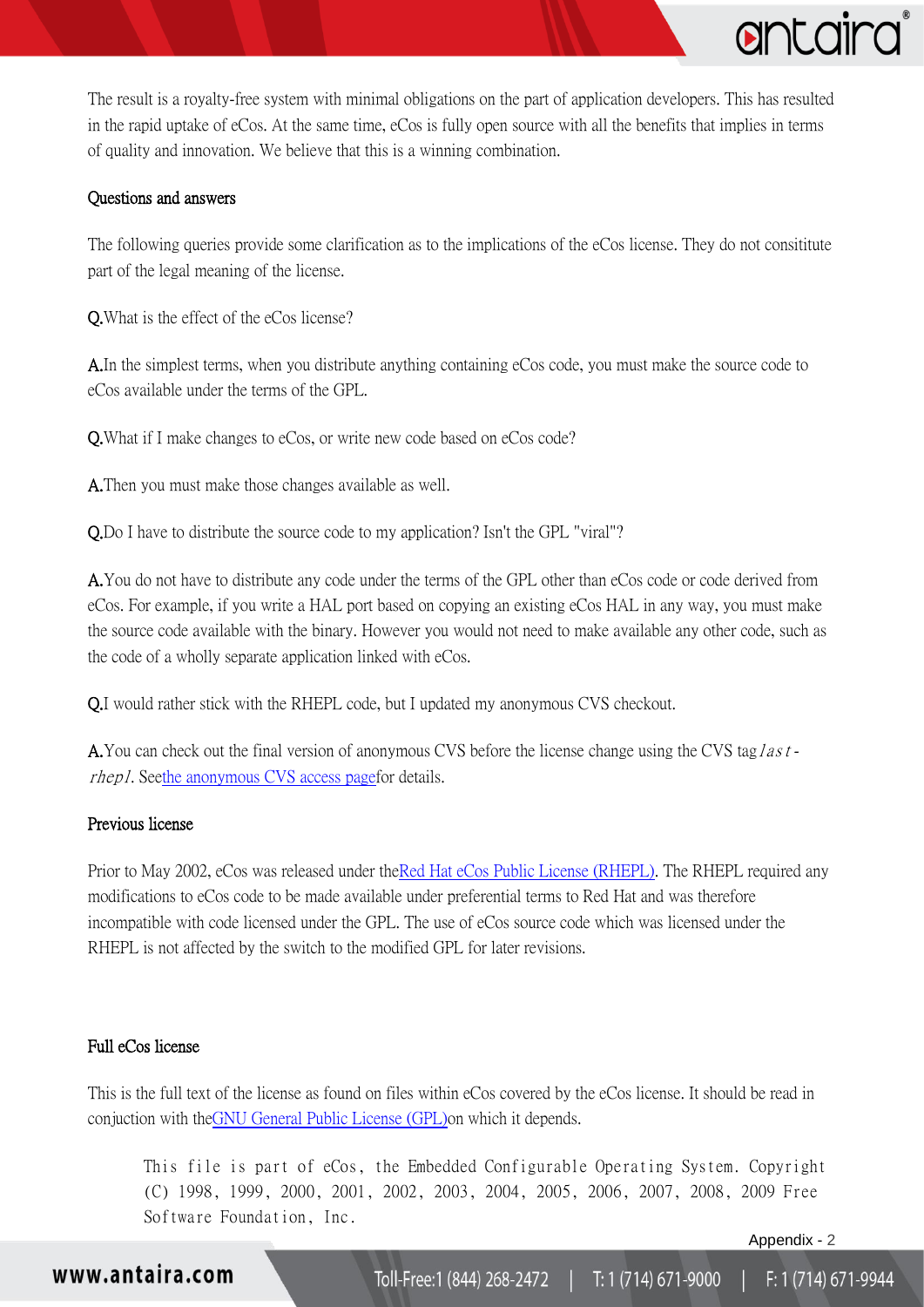

eCos is free software; you can redistribute it and/or modify it under the terms of the GNU General Public License as published by the Free Software Foundation; either version 2 or (at your option) any later version.

eCos is distributed in the hope that it will be useful, but WITHOUT ANY WARRANTY; without even the implied warranty of MERCHANTABILITY or FITNESS FOR A PARTICULAR PURPOSE. See the GNU General Public License for more details.

You should have received a copy of the GNU General Public License along with eCos; if not, write to the Free Software Foundation, Inc., 51 Franklin Street, Fifth Floor, Boston, MA 02110-1301, USA.

As a special exception, if other files instantiate templates or use macros or inline functions from this file, or you compile this file and link it with other works to produce a work based on this file, this file does not by itself cause the resulting work to be covered by the GNU General Public License. However the source code for this file must still be made available in accordance with section (3) of the GNU General Public License v2.

This exception does not invalidate any other reasons why a work based on this file might be covered by the GNU General Public License.

#### <span id="page-4-0"></span>[hostapd-0.5.9,](http://hostapd.sourcearchive.com/documentation/0.5.9/dir_f9197f075e518cc98696a88e05fd7bbc.html) ieee802\_1x.c

\* hostapd / IEEE 802.1X Authenticator \* Copyright (c) 2002-2006, Jouni Malinen <j@w1.fi> \*

\* This program is free software; you can redistribute it and/or modify it under the terms of the GNU General Public License version 2 as published by the Free Software Foundation.

\*

\* Alternatively, this software may be distributed under the terms of BSD license.

### <span id="page-4-1"></span>WPA 0.6.1

License -------

This software may be distributed, used, and modified under the terms of BSD license:

Redistribution and use in source and binary forms, with or without modification, are permitted provided that the following conditions are met:

Appendix - 3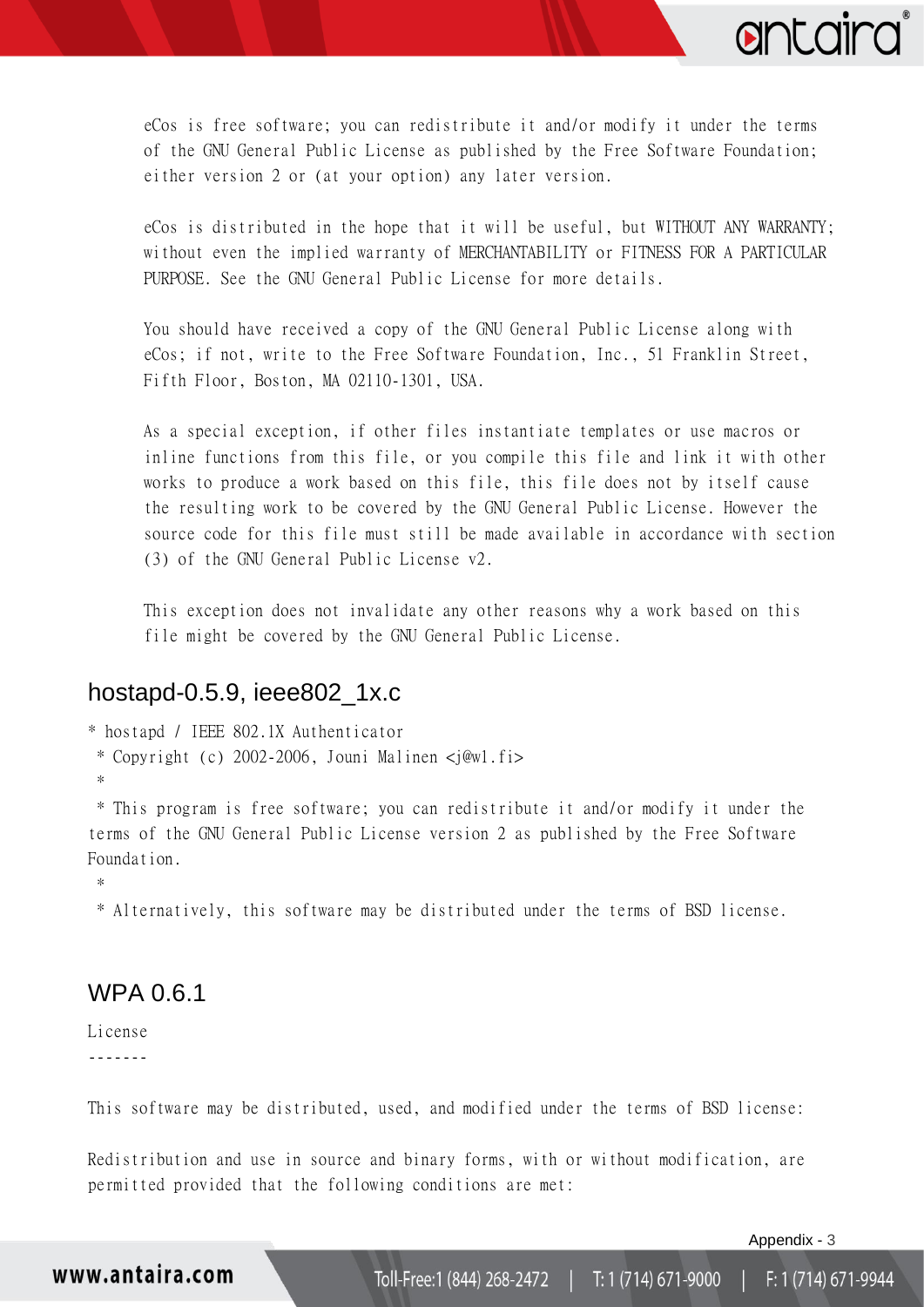

1. Redistributions of source code must retain the above copyright notice, this list of conditions and the following disclaimer.

2. Redistributions in binary form must reproduce the above copyright notice, this list of conditions and the following disclaimer in the documentation and/or other materials provided with the distribution.

3. Neither the name(s) of the above-listed copyright holder(s) nor the names of its contributors may be used to endorse or promote products derived from this software without specific prior written permission.

THIS SOFTWARE IS PROVIDED BY THE COPYRIGHT HOLDERS AND CONTRIBUTORS "AS IS" AND ANY EXPRESS OR IMPLIED WARRANTIES, INCLUDING, BUT NOT LIMITED TO, THE IMPLIED WARRANTIES OF MERCHANTABILITY AND FITNESS FOR A PARTICULAR PURPOSE ARE DISCLAIMED. IN NO EVENT SHALL THE COPYRIGHT OWNER OR CONTRIBUTORS BE LIABLE FOR ANY DIRECT, INDIRECT, INCIDENTAL, SPECIAL, EXEMPLARY, OR CONSEQUENTIAL DAMAGES (INCLUDING, BUT NOT LIMITED TO, PROCUREMENT OF SUBSTITUTE GOODS OR SERVICES; LOSS OF USE, DATA, OR PROFITS; OR BUSINESS INTERRUPTION) HOWEVER CAUSED AND ON ANY THEORY OF LIABILITY, WHETHER IN CONTRACT, STRICT LIABILITY, OR TORT (INCLUDING NEGLIGENCE OR OTHERWISE) ARISING IN ANY WAY OUT OF THE USE OF THIS SOFTWARE, EVEN IF ADVISED OF THE POSSIBILITY OF SUCH DAMAGE.

### <span id="page-5-0"></span>TCP/IP v0.9

uIP is a very small implementation of the TCP/IP stack that is written by Adam Dunkels <adam@dunkels.com>. More information can be obtained at the uIP homepage at http://dunkels.com/adam/uip/

The directory structure look as follows:

apps/ - example applications

- doc/ documentation
- uip/ actual uIP TCP/IP, SLIP and ARP code
- <span id="page-5-1"></span>unix/ - Example of how to run uIP as a user space process under FreeBSD or Linux

### OpenSSL 0.9.8x

==============

LICENSE ISSUES

 The OpenSSL toolkit stays under a double license, i.e. both the conditions of the OpenSSL License and the original SSLeay license apply to the toolkit.

See below for the actual license texts.

 OpenSSL License ---------------

/\* ====================================================================

Appendix - 4

www.antaira.com

F: 1 (714) 671-9944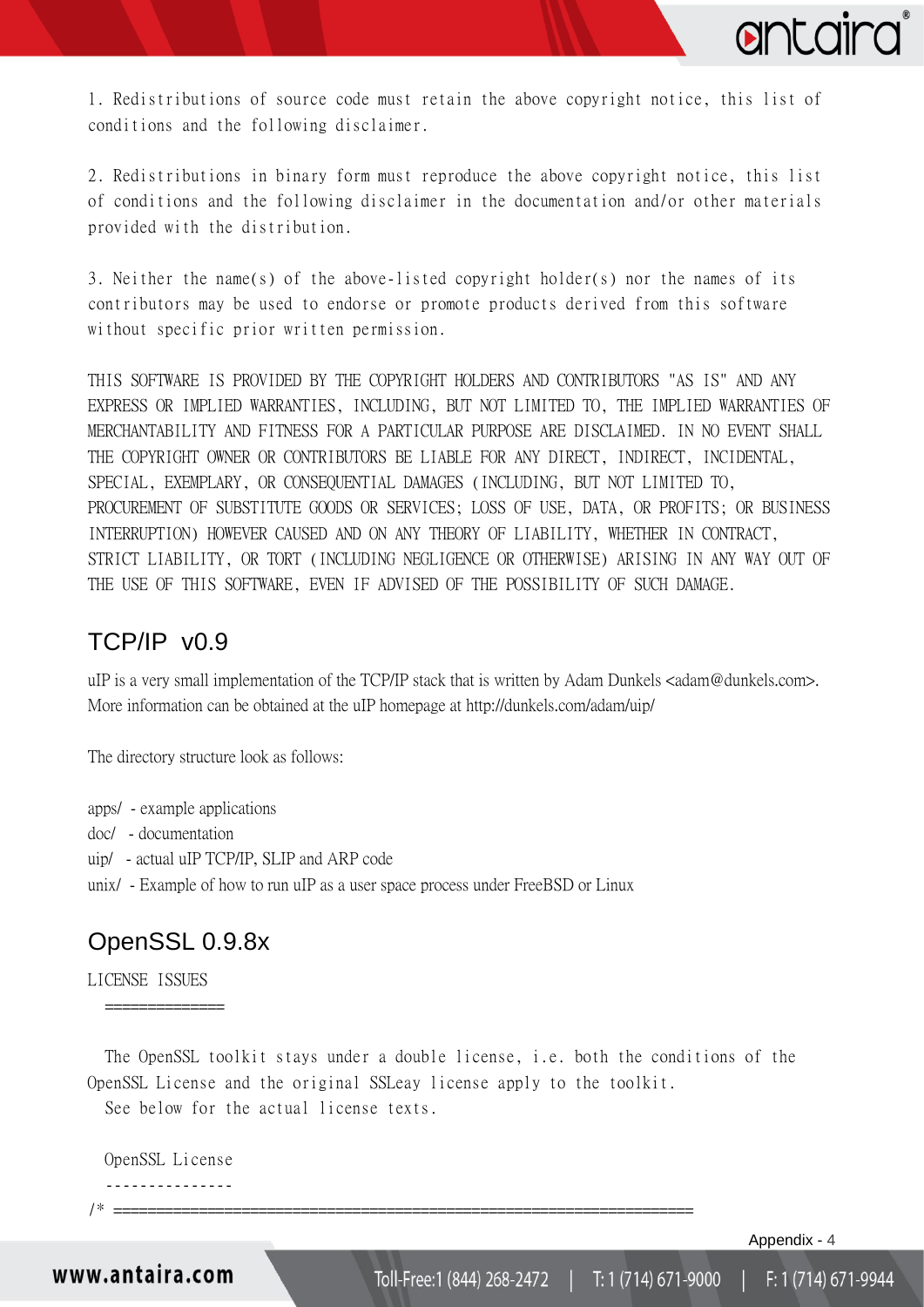

```
* Copyright (c) 1998-2017 The OpenSSL Project. All rights reserved.
 *
 * Redistribution and use in source and binary forms, with or without modification, are 
permitted provided that the following conditions are met:
 *
 * 1. Redistributions of source code must retain the above copyright
 * notice, this list of conditions and the following disclaimer. 
 *
 * 2. Redistributions in binary form must reproduce the above copyright
 * notice, this list of conditions and the following disclaimer in
 * the documentation and/or other materials provided with the
 * distribution.
 *
 * 3. All advertising materials mentioning features or use of this
 * software must display the following acknowledgment:
 * "This product includes software developed by the OpenSSL Project
 * for use in the OpenSSL Toolkit. (http://www.openssl.org/)"
 *
 * 4. The names "OpenSSL Toolkit" and "OpenSSL Project" must not be used to
 * endorse or promote products derived from this software without
 * prior written permission. For written permission, please contact
 * openssl-core@openssl.org.
 *
 * 5. Products derived from this software may not be called "OpenSSL"
 * nor may "OpenSSL" appear in their names without prior written
 * permission of the OpenSSL Project.
 *
 * 6. Redistributions of any form whatsoever must retain the following
 * acknowledgment:
 * "This product includes software developed by the OpenSSL Project
 * for use in the OpenSSL Toolkit (http://www.openssl.org/)"
 *
 * THIS SOFTWARE IS PROVIDED BY THE OpenSSL PROJECT ``AS IS'' AND ANY EXPRESSED OR 
IMPLIED WARRANTIES, INCLUDING, BUT NOT LIMITED TO, THE IMPLIED WARRANTIES OF 
MERCHANTABILITY AND FITNESS FOR A PARTICULAR PURPOSE ARE DISCLAIMED. IN NO EVENT SHALL 
THE OpenSSL PROJECT OR
 * ITS CONTRIBUTORS BE LIABLE FOR ANY DIRECT, INDIRECT, INCIDENTAL, SPECIAL, EXEMPLARY, 
OR CONSEQUENTIAL DAMAGES (INCLUDING, BUT NOT LIMITED TO, PROCUREMENT OF SUBSTITUTE 
GOODS OR SERVICES; LOSS OF USE, DATA, OR PROFITS; OR BUSINESS INTERRUPTION) HOWEVER 
CAUSED AND ON ANY THEORY OF LIABILITY, WHETHER IN CONTRACT, STRICT LIABILITY, OR TORT 
(INCLUDING NEGLIGENCE OR OTHERWISE)
 * ARISING IN ANY WAY OUT OF THE USE OF THIS SOFTWARE, EVEN IF ADVISED OF THE
```
POSSIBILITY OF SUCH DAMAGE.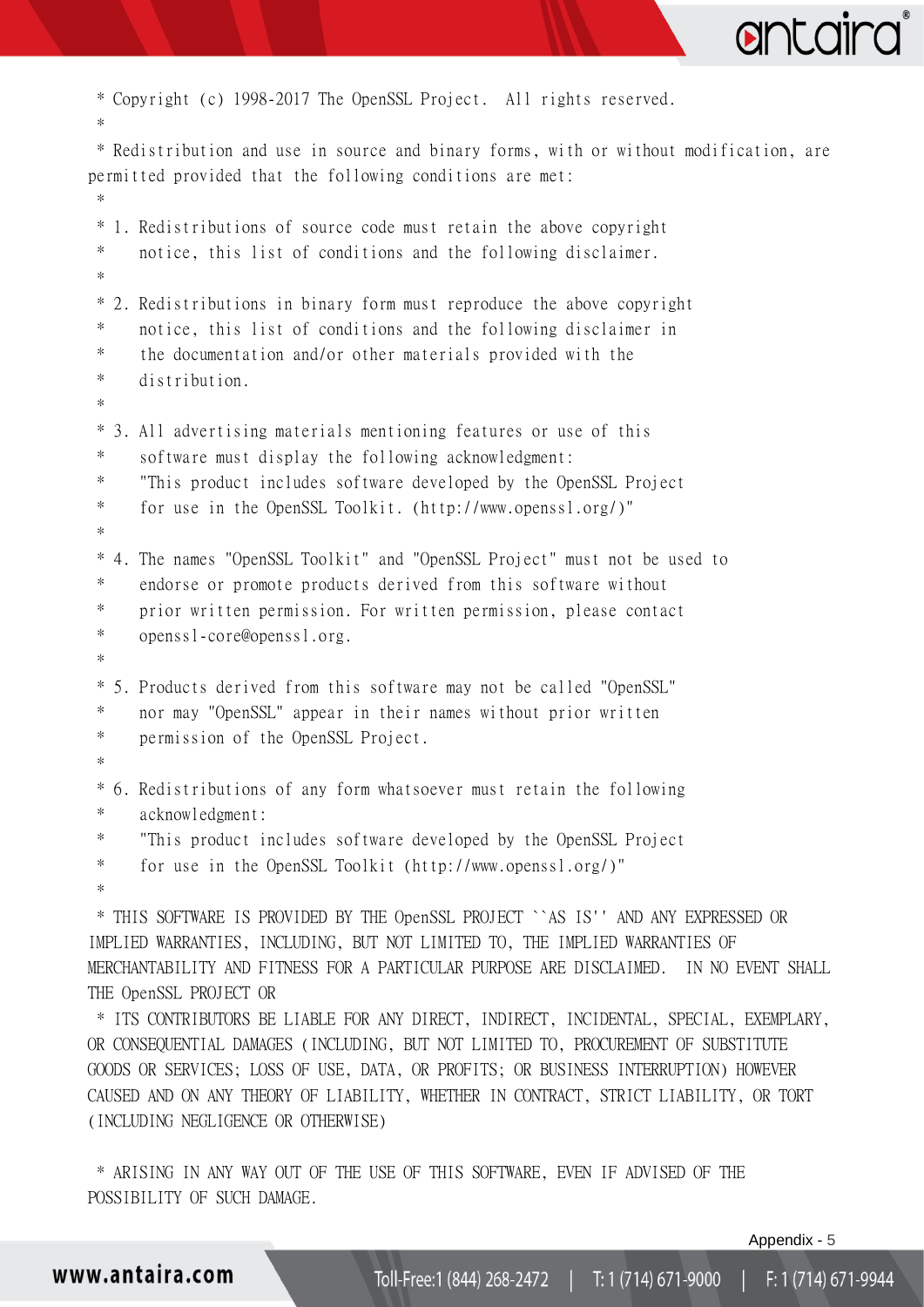| $\ast$                                                                                                                          |
|---------------------------------------------------------------------------------------------------------------------------------|
| * This product includes cryptographic software written by Eric Young                                                            |
| (eay@cryptsoft.com). This product includes software written by Tim Hudson                                                       |
| $(tj)$ h@cryptsoft.com).                                                                                                        |
|                                                                                                                                 |
| Original SSLeay License                                                                                                         |
| <u>.</u>                                                                                                                        |
|                                                                                                                                 |
| /* Copyright (C) 1995-1998 Eric Young (eay@cryptsoft.com)                                                                       |
| * All rights reserved.<br>$\ast$                                                                                                |
| * This package is an SSL implementation written by Eric Young (eay@cryptsoft.com).                                              |
| * The implementation was written so as to conform with Netscapes SSL.                                                           |
| $\ast$                                                                                                                          |
| * This library is free for commercial and non-commercial use as long as the following                                           |
| conditions are aheared to. The following conditions apply to all code found in this                                             |
| distribution, be it the RC4, RSA, lhash, DES, etc., code; not just the SSL code. The                                            |
| SSL documentation included with this distribution is covered by the same copyright                                              |
| terms except that the holder is Tim Hudson (tjh@cryptsoft.com).                                                                 |
| $\ast$                                                                                                                          |
| * Copyright remains Eric Young's, and as such any Copyright notices in the code are                                             |
| not to be removed. If this package is used in a product, Eric Young should be given                                             |
| attribution                                                                                                                     |
| * as the author of the parts of the library used. This can be in the form of a textual                                          |
| message at program startup or in documentation (online or textual) provided with the                                            |
| package.                                                                                                                        |
| $\ast$                                                                                                                          |
| * Redistribution and use in source and binary forms, with or without modification, are                                          |
| permitted provided that the following conditions are met:<br>1. Redistributions of source code must retain the copyright<br>$*$ |
| $\ast$<br>notice, this list of conditions and the following disclaimer.                                                         |
| 2. Redistributions in binary form must reproduce the above copyright<br>$\ast$                                                  |
| $\ast$<br>notice, this list of conditions and the following disclaimer in the                                                   |
| $\ast$<br>documentation and/or other materials provided with the distribution.                                                  |
| 3. All advertising materials mentioning features or use of this software<br>$\ast$                                              |
| $\ast$<br>must display the following acknowledgement:                                                                           |
| $\ast$<br>"This product includes cryptographic software written by                                                              |
| $\ast$<br>Eric Young (eay@cryptsoft.com)"                                                                                       |
| $\ast$<br>The word 'cryptographic' can be left out if the rouines from the library                                              |
| $\ast$<br>being used are not cryptographic related :-).                                                                         |
| $\ast$<br>4. If you include any Windows specific code (or a derivative thereof) from                                            |
| $\ast$<br>the apps directory (application code) you must include an acknowledgement:                                            |
| $\ast$<br>"This product includes software written by Tim Hudson (tjh@cryptsoft.com)"                                            |
| Appendix - 6                                                                                                                    |

Toll-Free:1 (844) 268-2472  $\vert$  F: 1 (714) 671-9944  $|$  T: 1 (714) 671-9000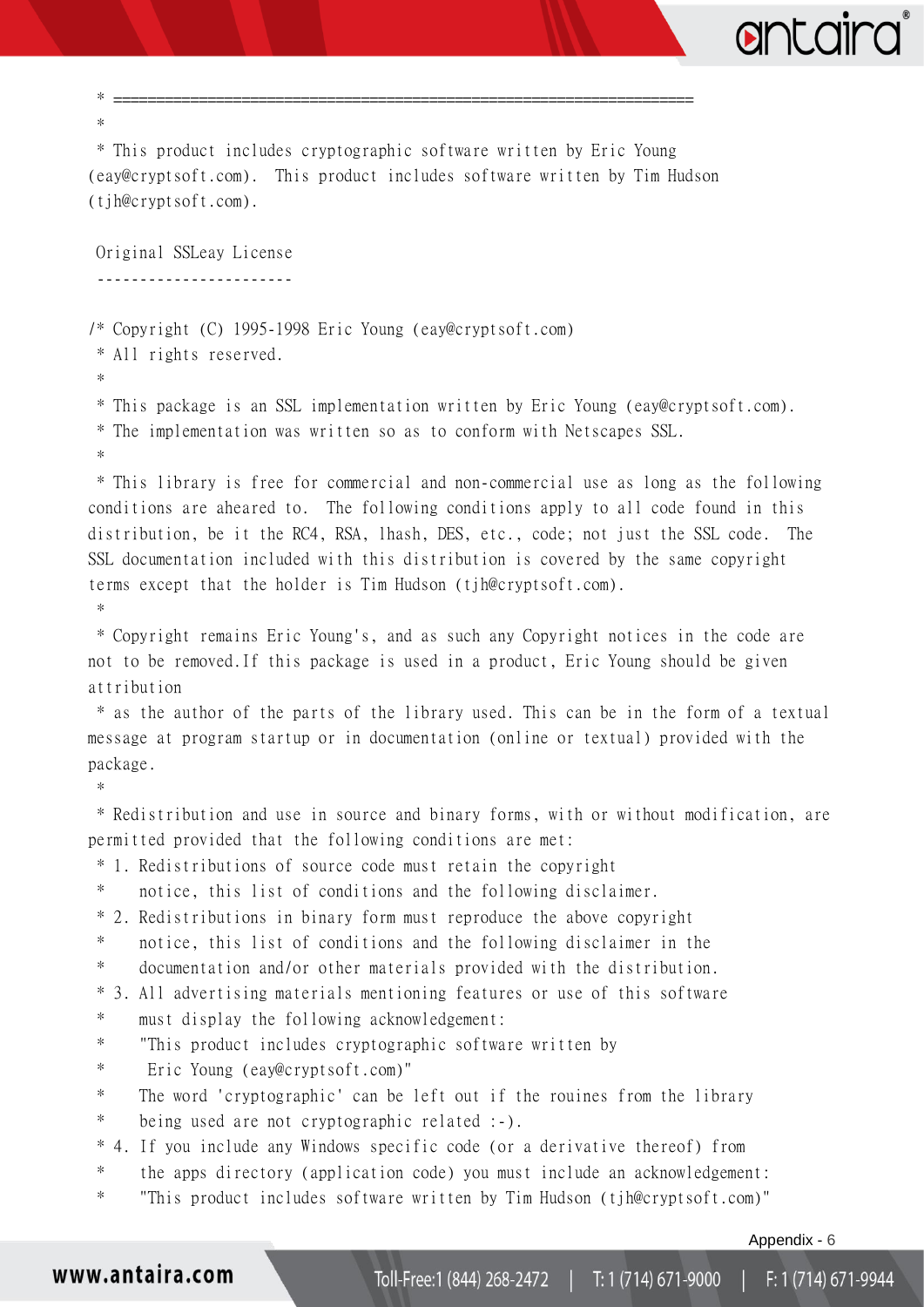\* THIS SOFTWARE IS PROVIDED BY ERIC YOUNG ``AS IS'' AND ANY EXPRESS OR IMPLIED WARRANTIES, INCLUDING, BUT NOT LIMITED TO, THE IMPLIED WARRANTIES OF MERCHANTABILITY AND FITNESS FOR A PARTICULAR PURPOSE ARE DISCLAIMED. IN NO EVENT SHALL THE AUTHOR OR CONTRIBUTORS BE LIABLE

\* FOR ANY DIRECT, INDIRECT, INCIDENTAL, SPECIAL, EXEMPLARY, OR CONSEQUENTIAL DAMAGES (INCLUDING, BUT NOT LIMITED TO, PROCUREMENT OF SUBSTITUTE GOODS OR SERVICES; LOSS OF USE, DATA, OR PROFITS; OR BUSINESS INTERRUPTION) HOWEVER CAUSED AND ON ANY THEORY OF LIABILITY, WHETHER IN CONTRACT, STRICT LIABILITY, OR TORT (INCLUDING NEGLIGENCE OR OTHERWISE) ARISING IN ANY WAY OUT OF THE USE OF THIS SOFTWARE, EVEN IF ADVISED OF THE POSSIBILITY OF SUCH DAMAGE.

\*

\*

\* The licence and distribution terms for any publically available version or derivative of this code cannot be changed. i.e. this code cannot simply be copied and put under another distribution licence [including the GNU Public Licence.] \*/

### <span id="page-8-0"></span>Dropbear 0.51

Dropbear contains a number of components from different sources, hence there are a few licenses and authors involved. All licenses are fairly non-restrictive.

The majority of code is written by Matt Johnston, under the license below.

Portions of the client-mode work are (c) 2004 Mihnea Stoenescu, under the same license:

Copyright (c) 2002-2006 Matt Johnston Portions copyright (c) 2004 Mihnea Stoenescu All rights reserved.

Permission is hereby granted, free of charge, to any person obtaining a copy of this software and associated documentation files (the "Software"), to deal in the Software without restriction, including without limitation the rights to use, copy, modify, merge, publish, distribute, sublicense, and/or sell copies of the Software, and to permit persons to whom the Software is

furnished to do so, subject to the following conditions:

The above copyright notice and this permission notice shall be included in all copies or substantial portions of the Software.

THE SOFTWARE IS PROVIDED "AS IS", WITHOUT WARRANTY OF ANY KIND, EXPRESS OR IMPLIED, INCLUDING BUT NOT LIMITED TO THE WARRANTIES OF MERCHANTABILITY, FITNESS FOR A PARTICULAR PURPOSE AND NONINFRINGEMENT. IN NO EVENT SHALL THE AUTHORS OR COPYRIGHT HOLDERS BE LIABLE FOR ANY CLAIM, DAMAGES OR OTHER LIABILITY, WHETHER IN AN ACTION OF CONTRACT, TORT OR OTHERWISE, ARISING FROM, OUT OF OR IN CONNECTION WITH THE SOFTWARE OR THE USE OR OTHER DEALINGS IN THE SOFTWARE.

Appendix - 7

antaira

www.antaira.com

F: 1 (714) 671-9944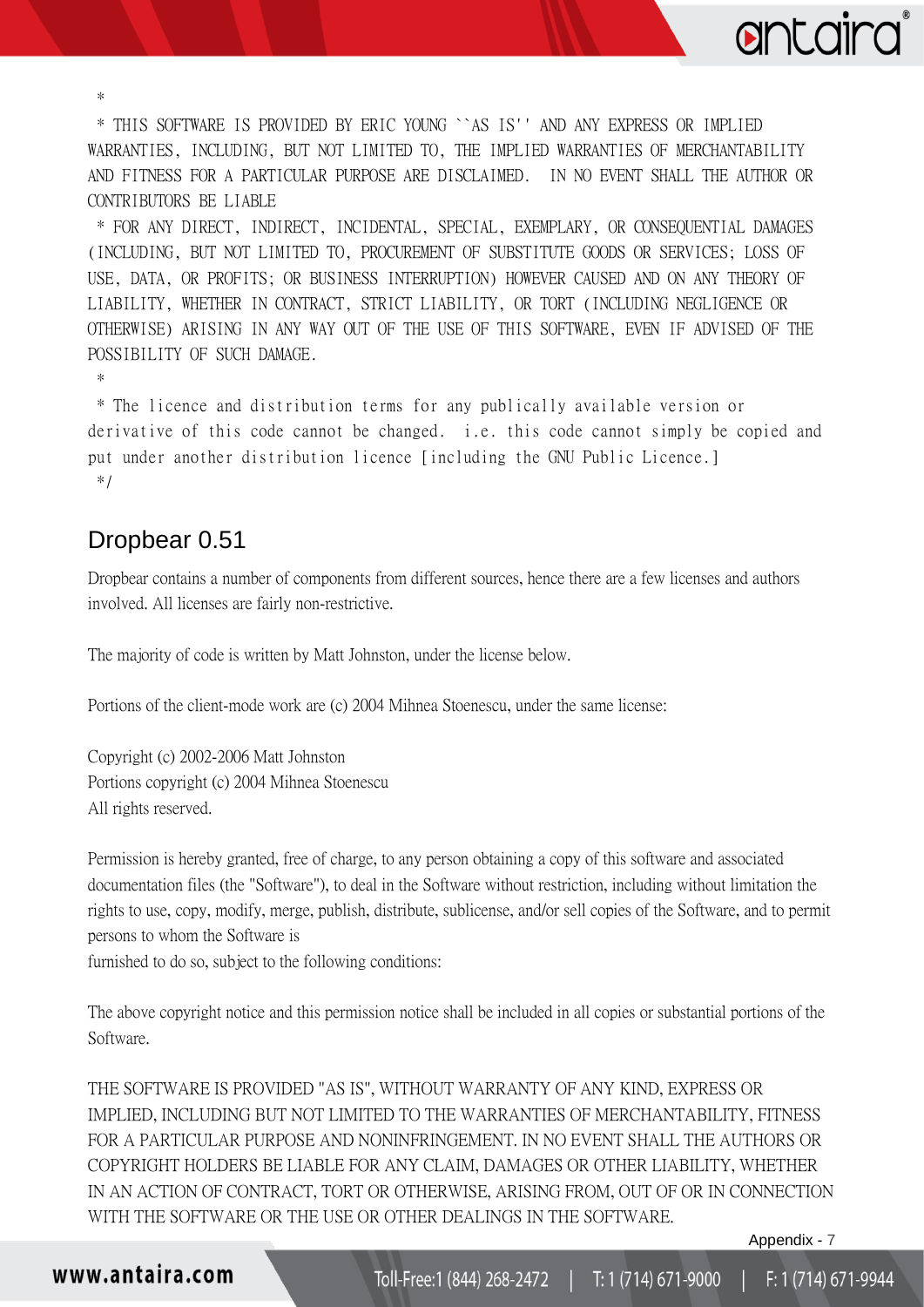

=====

LibTomCrypt and LibTomMath are written by Tom St Denis, and are Public Domain.

=====

=====

sshpty.c is taken from OpenSSH 3.5p1,

Copyright (c) 1995 Tatu Ylonen <ylo@cs.hut.fi>, Espoo, Finland

All rights reserved

"As far as I am concerned, the code I have written for this software can be used freely for any purpose. Any derived versions of this software must be clearly marked as such, and if the derived work is incompatible with the protocol description in the RFC file, it must be called by a name other than "ssh" or "Secure Shell". "

loginrec.c loginrec.h atomicio.h atomicio.c and strlcat() (included in util.c) are from OpenSSH 3.6.1p2, and are licensed under the 2 point BSD license. loginrec is written primarily by Andre Lucas, atomicio.c by Theo de Raadt.

strlcat() is (c) Todd C. Miller

=====

Import code in keyimport.c is modified from PuTTY's import.c, licensed as follows:

PuTTY is copyright 1997-2003 Simon Tatham.

Portions copyright Robert de Bath, Joris van Rantwijk, Delian Delchev, Andreas Schultz, Jeroen Massar, Wez Furlong, Nicolas Barry, Justin Bradford, and CORE SDI S.A.

Permission is hereby granted, free of charge, to any person obtaining a copy of this software and associated documentation files (the "Software"), to deal in the Software without restriction, including without limitation the rights to use, copy, modify, merge, publish, distribute, sublicense, and/or sell copies of the Software, and to permit persons to whom the Software is furnished to do so, subject to the following conditions:

The above copyright notice and this permission notice shall be included in all copies or substantial portions of the Software.

THE SOFTWARE IS PROVIDED "AS IS", WITHOUT WARRANTY OF ANY KIND, EXPRESS OR IMPLIED, INCLUDING BUT NOT LIMITED TO THE WARRANTIES OF MERCHANTABILITY, FITNESS FOR A PARTICULAR PURPOSE AND NONINFRINGEMENT. IN NO EVENT SHALL THE COPYRIGHT HOLDERS BE LIABLE FOR ANY CLAIM, DAMAGES OR OTHER LIABILITY, WHETHER IN AN ACTION OF CONTRACT, TORT OR OTHERWISE, ARISING FROM, OUT OF OR IN CONNECTION WITH THE SOFTWARE OR THE USE OR OTHER DEALINGS IN THE SOFTWARE.

Appendix - 8

### www.antaira.com

Toll-Free:1 (844) 268-2472 | T:1 (714) 671-9000 F: 1 (714) 671-9944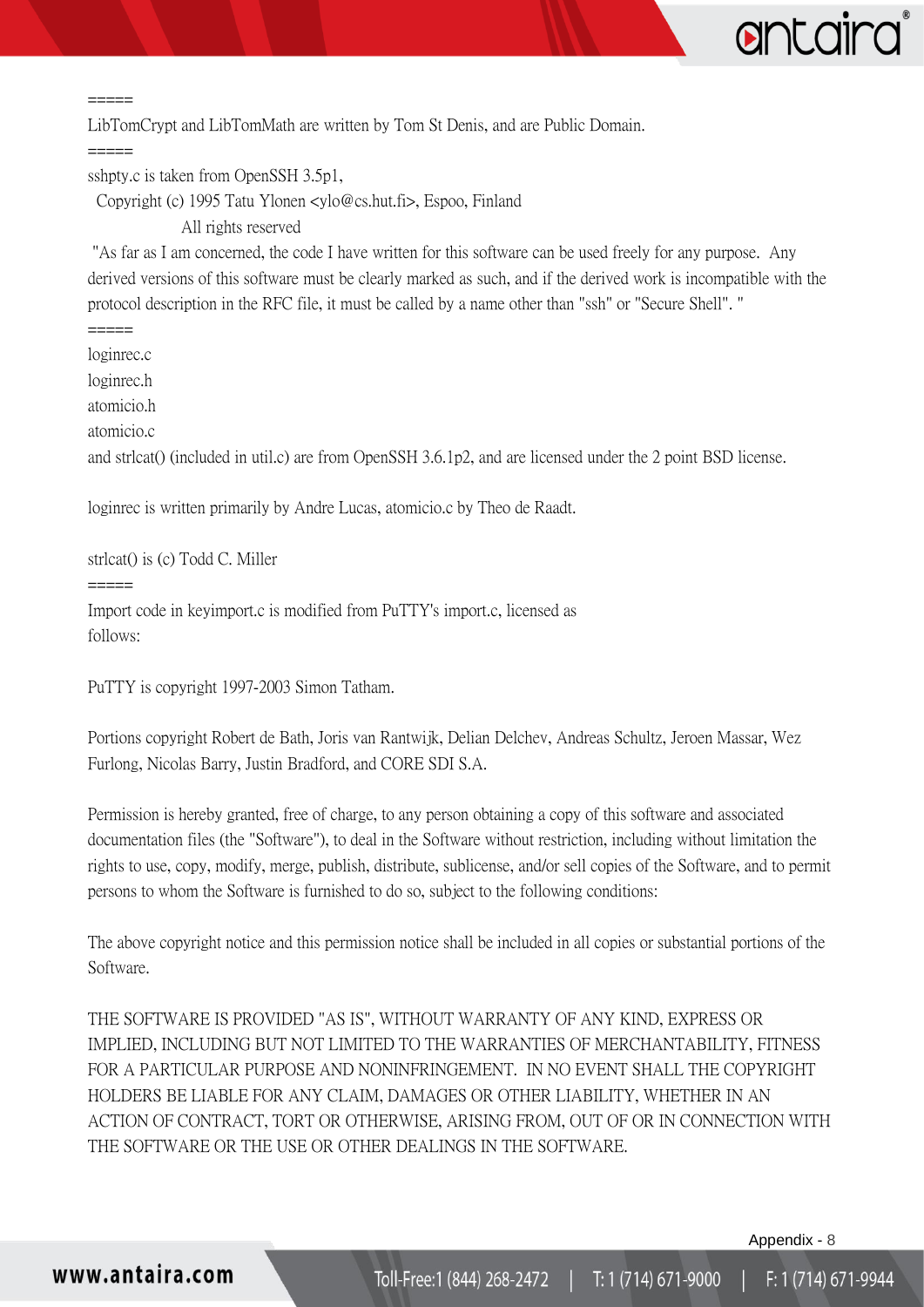# <span id="page-10-0"></span>libtomcrypt 1.16

LibTomCrypt is public domain. As should all quality software be.

<span id="page-10-1"></span>Tom St Denis

## libtommath 0.40

LibTomMath is hereby released into the Public Domain.

<span id="page-10-2"></span>-- Tom St Denis

## UCD-SNMP 4.1.2

Copyright 1989, 1991, 1992 by Carnegie Mellon University

 Derivative Work - Copyright 1996, 1998, 1999, 2000 The Regents of the University of California

All Rights Reserved

Permission to use, copy, modify and distribute this software and its documentation for any purpose and without fee is hereby granted, provided that the above copyright notice appears in all copies and that both that copyright notice and this permission notice appear in supporting documentation, and that the name of CMU and The Regents of the University of California not be used in advertising or publicity pertaining to distribution of the software without specific written permission.

CMU AND THE REGENTS OF THE UNIVERSITY OF CALIFORNIA DISCLAIM ALL WARRANTIES WITH REGARD TO THIS SOFTWARE, INCLUDING ALL IMPLIED WARRANTIES OF MERCHANTABILITY AND FITNESS. IN NO EVENT SHALL CMU OR THE REGENTS OF THE UNIVERSITY OF CALIFORNIA BE LIABLE FOR ANY SPECIAL, INDIRECT OR CONSEQUENTIAL DAMAGES OR ANY DAMAGES WHATSOEVER RESULTING FROM THE LOSS OF USE, DATA OR PROFITS, WHETHER IN AN ACTION OF CONTRACT, NEGLIGENCE OR OTHER TORTIOUS ACTION, ARISING OUT OF OR IN CONNECTION WITH THE USE OR PERFORMANCE OF THIS SOFTWARE.

## <span id="page-10-3"></span>NET-SNMP 5.0.11.2

This is a project worked on by people around the net. We'd love your help, but please read the PORTING file first. Also, subscribe to the net-snmp-coders list described below and mention what you're going to work on to make sure no one else is already doing so!

 You'll also need to keep up to date with the latest code snap shot, which can be obtained from CVS using the information found at http://www.net-snmp.org/cvs/.

 Contributions to the Net-SNMP source code in any form are greatly appreciated. We expect the parties providing such contributions to have the right to contribute them to the Net-SNMP project or that the parties that do have the

Appendix - 9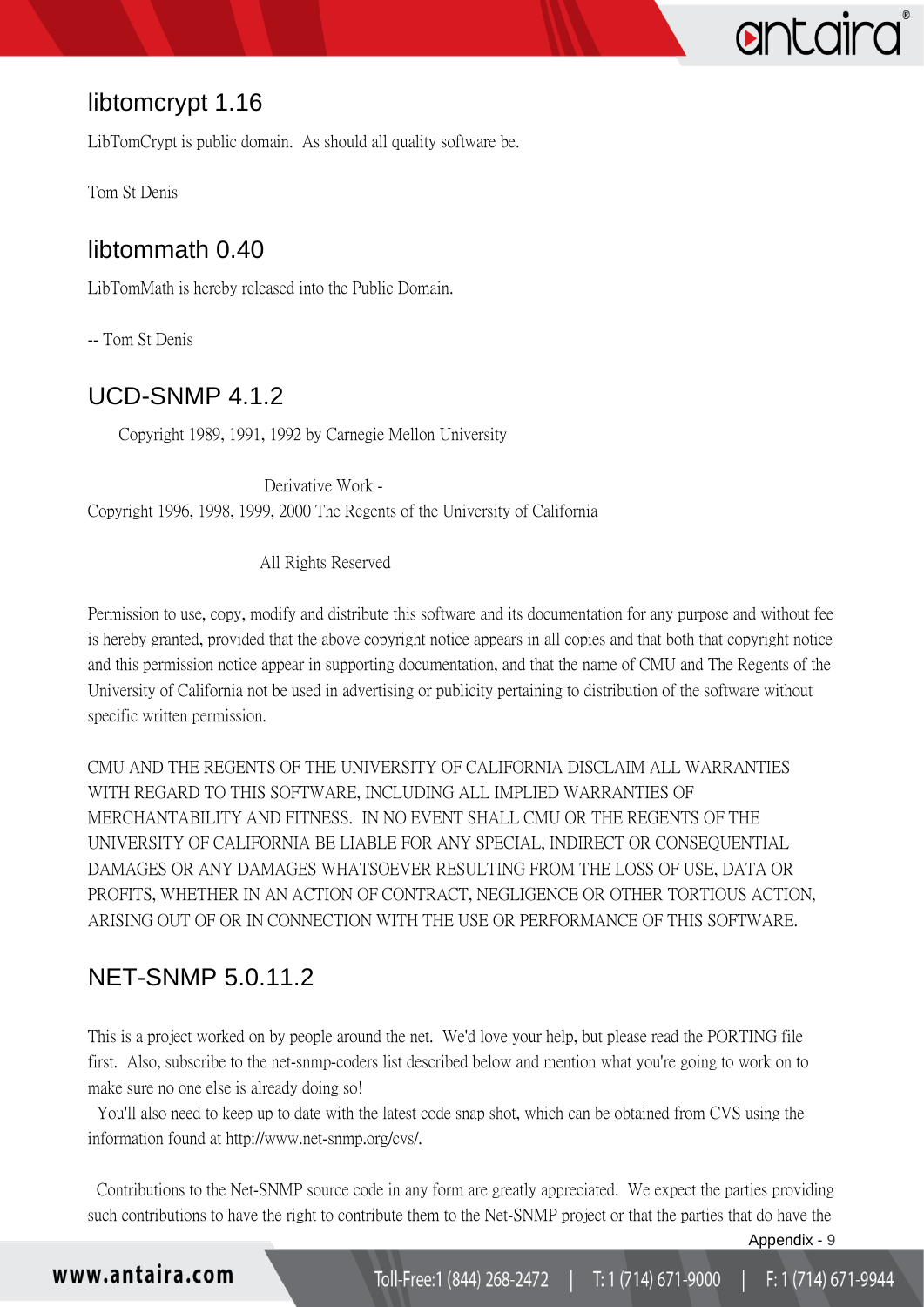

right have directed the person submitting the contribution to do so. In addition, all contributors need to be aware that if the contribution is accepted and incorporated into the Net-SNMP project, it will be redistributed under the terms of the license agreement used for the entire body of work that comprises the Net-SNMP project (see the COPYING file for details). If this license agreement ever changes the contribution will continue to be released under any new licenses as well. Thank you, in advance, for your gracious contributions.

Various copyrights apply to this package, listed in 5 separate parts below. Please make sure that you read all the parts. Up until 2001, the project was based at UC Davis, and the first part covers all code written during this time. From 2001 onwards, the project has been based at SourceForge, and Networks Associates Technology, Inc hold the copyright on behalf of the wider Net-SNMP community, covering all derivative work done since then. An additional copyright section has

been added as Part 3 below also under a BSD license for the work contributed by Cambridge Broadband Ltd. to the project since 2001. An additional copyright section has been added as Part 4 below also under a BSD license for the work contributed by Sun Microsystems, Inc. to the project since 2003.

Code has been contributed to this project by many people over the years it has been in development, and a full list of contributors can be found in the README file under the THANKS section. ---- Part 1: CMU/UCD copyright notice: (BSD like) -----

Copyright 1989, 1991, 1992 by Carnegie Mellon University

 Derivative Work - 1996, 1998-2000 Copyright 1996, 1998-2000 The Regents of the University of California

#### All Rights Reserved

Permission to use, copy, modify and distribute this software and its documentation for any purpose and without fee is hereby granted, provided that the above copyright notice appears in all copies and that both that copyright notice and this permission notice appear in supporting documentation, and that the name of CMU and The Regents of the University of California not be used in advertising or publicity pertaining to distribution of the software without specific written permission.

CMU AND THE REGENTS OF THE UNIVERSITY OF CALIFORNIA DISCLAIM ALL WARRANTIES WITH REGARD TO THIS SOFTWARE, INCLUDING ALL IMPLIED WARRANTIES OF MERCHANTABILITY AND FITNESS. IN NO EVENT SHALL CMU OR THE REGENTS OF THE UNIVERSITY OF CALIFORNIA BE LIABLE FOR ANY SPECIAL, INDIRECT OR CONSEQUENTIAL DAMAGES OR ANY DAMAGES WHATSOEVER RESULTING FROM THE LOSS OF USE, DATA OR PROFITS, WHETHER IN AN ACTION OF CONTRACT, NEGLIGENCE OR OTHER TORTIOUS ACTION, ARISING OUT OF OR IN CONNECTION WITH THE USE OR PERFORMANCE OF THIS SOFTWARE.

---- Part 2: Networks Associates Technology, Inc copyright notice (BSD) -----

Copyright (c) 2001-2003, Networks Associates Technology, Inc

Appendix - 10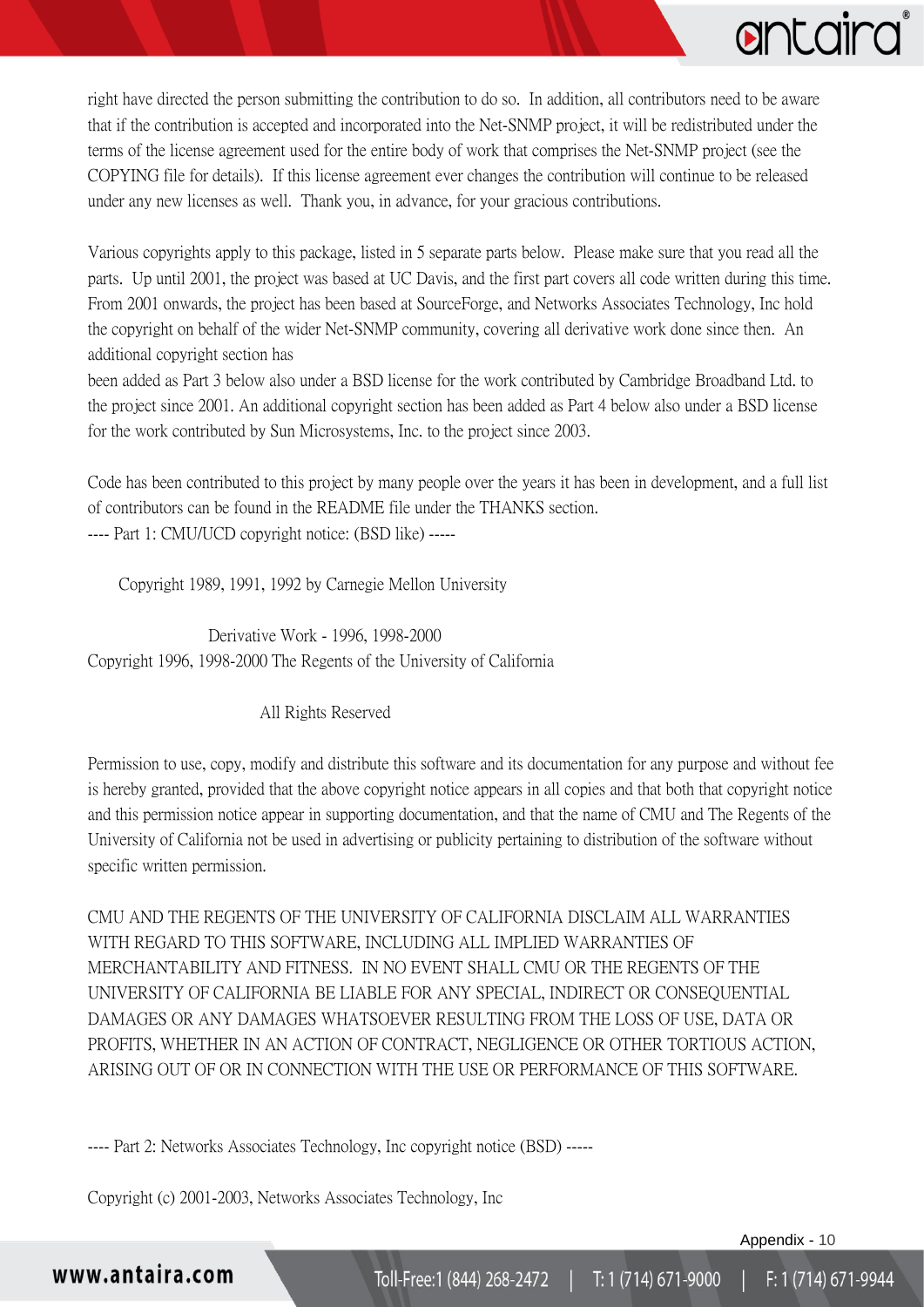

All rights reserved.

Redistribution and use in source and binary forms, with or without modification, are permitted provided that the following conditions are met:

\* Redistributions of source code must retain the above copyright notice, this list of conditions and the following disclaimer.

\* Redistributions in binary form must reproduce the above copyright notice, this list of conditions and the following disclaimer in the documentation and/or other materials provided with the distribution.

\* Neither the name of the Networks Associates Technology, Inc nor the names of its contributors may be used to endorse or promote products derived from this software without specific prior written permission.

THIS SOFTWARE IS PROVIDED BY THE COPYRIGHT HOLDERS AND CONTRIBUTORS ``AS IS'' AND ANY EXPRESS OR IMPLIED WARRANTIES, INCLUDING, BUT NOT LIMITED TO, THE IMPLIED WARRANTIES OF MERCHANTABILITY AND FITNESS FOR A PARTICULAR PURPOSE ARE DISCLAIMED. IN NO EVENT SHALL THE COPYRIGHT HOLDERS OR CONTRIBUTORS BE LIABLE FOR ANY DIRECT, INDIRECT, INCIDENTAL, SPECIAL, EXEMPLARY, OR CONSEQUENTIAL DAMAGES (INCLUDING, BUT NOT LIMITED TO, PROCUREMENT OF SUBSTITUTE GOODS OR SERVICES; LOSS OF USE, DATA, OR PROFITS; OR BUSINESS INTERRUPTION) HOWEVER CAUSED AND ON ANY THEORY OF LIABILITY, WHETHER IN CONTRACT, STRICT LIABILITY, OR TORT (INCLUDING NEGLIGENCE OR OTHERWISE) ARISING IN ANY WAY OUT OF THE USE OF THIS SOFTWARE, EVEN IF ADVISED OF THE POSSIBILITY OF SUCH DAMAGE.

---- Part 3: Cambridge Broadband Ltd. copyright notice (BSD) -----

Portions of this code are copyright (c) 2001-2003, Cambridge Broadband Ltd. All rights reserved.

Redistribution and use in source and binary forms, with or without modification, are permitted provided that the following conditions are met:

- \* Redistributions of source code must retain the above copyright notice, this list of conditions and the following disclaimer.
- \* Redistributions in binary form must reproduce the above copyright notice, this list of conditions and the following disclaimer in the documentation and/or other materials provided with the distribution.
- \* The name of Cambridge Broadband Ltd. may not be used to endorse or promote products derived from this software without specific prior written permission.

Appendix - 11

### www.antaira.com

Toll-Free:1 (844) 268-2472 | T:1 (714) 671-9000 F: 1 (714) 671-9944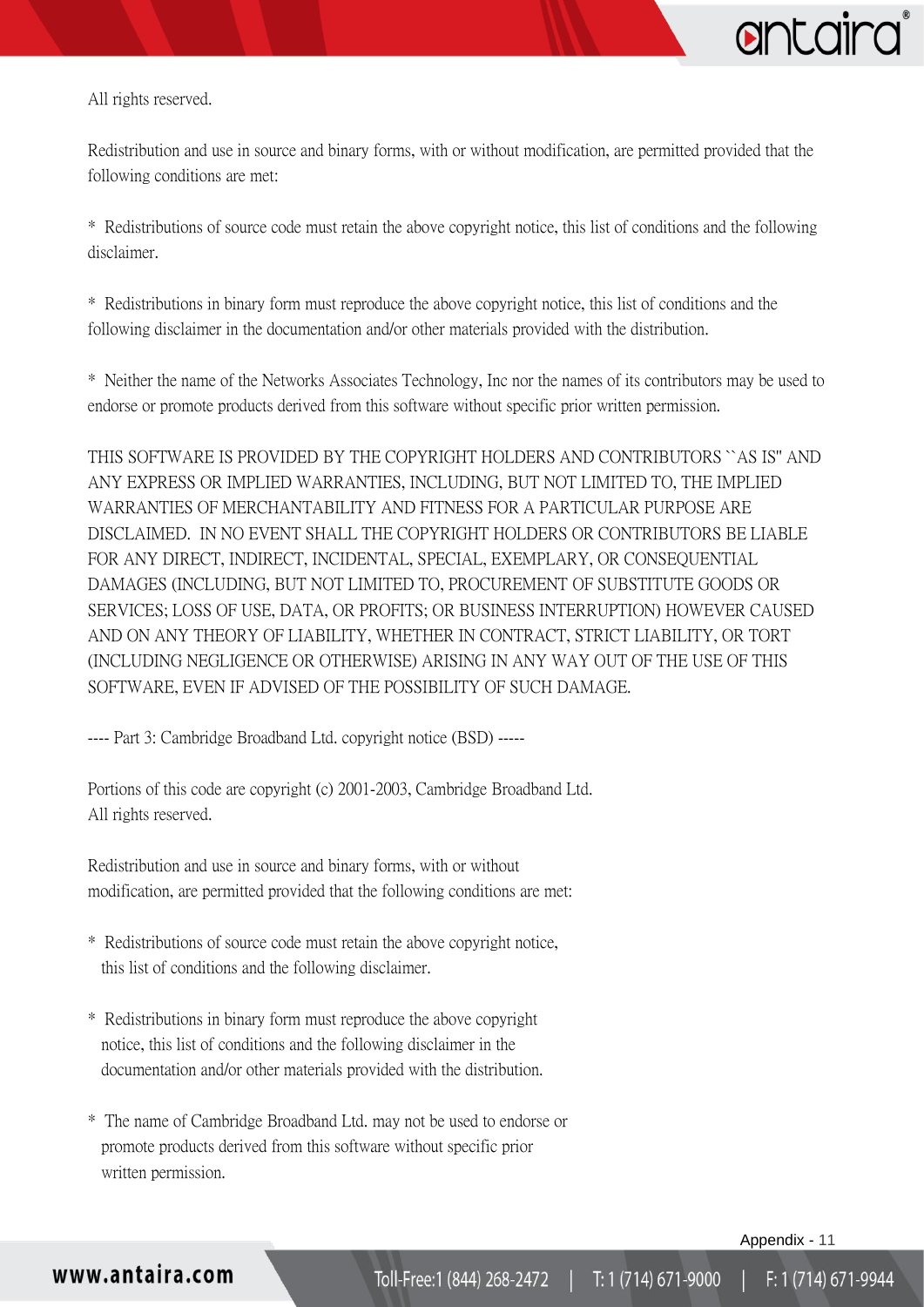

THIS SOFTWARE IS PROVIDED BY THE COPYRIGHT HOLDER ``AS IS'' AND ANY EXPRESS OR IMPLIED WARRANTIES, INCLUDING, BUT NOT LIMITED TO, THE IMPLIED WARRANTIES OF MERCHANTABILITY AND FITNESS FOR A PARTICULAR PURPOSE ARE DISCLAIMED. IN NO EVENT SHALL THE COPYRIGHT HOLDER BE LIABLE FOR ANY DIRECT, INDIRECT, INCIDENTAL, SPECIAL, EXEMPLARY, OR CONSEQUENTIAL DAMAGES (INCLUDING, BUT NOT LIMITED TO, PROCUREMENT OF SUBSTITUTE GOODS OR SERVICES; LOSS OF USE, DATA, OR PROFITS; OR BUSINESS INTERRUPTION) HOWEVER CAUSED AND ON ANY THEORY OF LIABILITY, WHETHER IN CONTRACT, STRICT LIABILITY, OR TORT (INCLUDING NEGLIGENCE OR OTHERWISE) ARISING IN ANY WAY OUT OF THE USE OF THIS SOFTWARE, EVEN IF ADVISED OF THE POSSIBILITY OF SUCH DAMAGE.

---- Part 4: Sun Microsystems, Inc. copyright notice (BSD) -----

Copyright ?2003 Sun Microsystems, Inc., 4150 Network Circle, Santa Clara, California 95054, U.S.A. All rights reserved.

Use is subject to license terms below.

This distribution may include materials developed by third parties.

Sun, Sun Microsystems, the Sun logo and Solaris are trademarks or registered trademarks of Sun Microsystems, Inc. in the U.S. and other countries.

Redistribution and use in source and binary forms, with or without modification, are permitted provided that the following conditions are met:

\* Redistributions of source code must retain the above copyright notice, this list of conditions and the following disclaimer.

\* Redistributions in binary form must reproduce the above copyright notice, this list of conditions and the following disclaimer in the documentation and/or other materials provided with the distribution.

\* Neither the name of the Sun Microsystems, Inc. nor the names of its contributors may be used to endorse or promote

products derived from this software without specific prior written permission.

THIS SOFTWARE IS PROVIDED BY THE COPYRIGHT HOLDERS AND CONTRIBUTORS ``AS IS'' AND ANY EXPRESS OR IMPLIED WARRANTIES, INCLUDING, BUT NOT LIMITED TO, THE IMPLIED WARRANTIES OF MERCHANTABILITY AND FITNESS FOR A PARTICULAR PURPOSE ARE DISCLAIMED. IN NO EVENT SHALL THE COPYRIGHT HOLDERS OR CONTRIBUTORS BE LIABLE FOR ANY DIRECT, INDIRECT, INCIDENTAL, SPECIAL, EXEMPLARY, OR CONSEQUENTIAL DAMAGES (INCLUDING, BUT NOT LIMITED TO, PROCUREMENT OF SUBSTITUTE GOODS OR SERVICES; LOSS OF USE, DATA, OR PROFITS; OR BUSINESS INTERRUPTION) HOWEVER CAUSED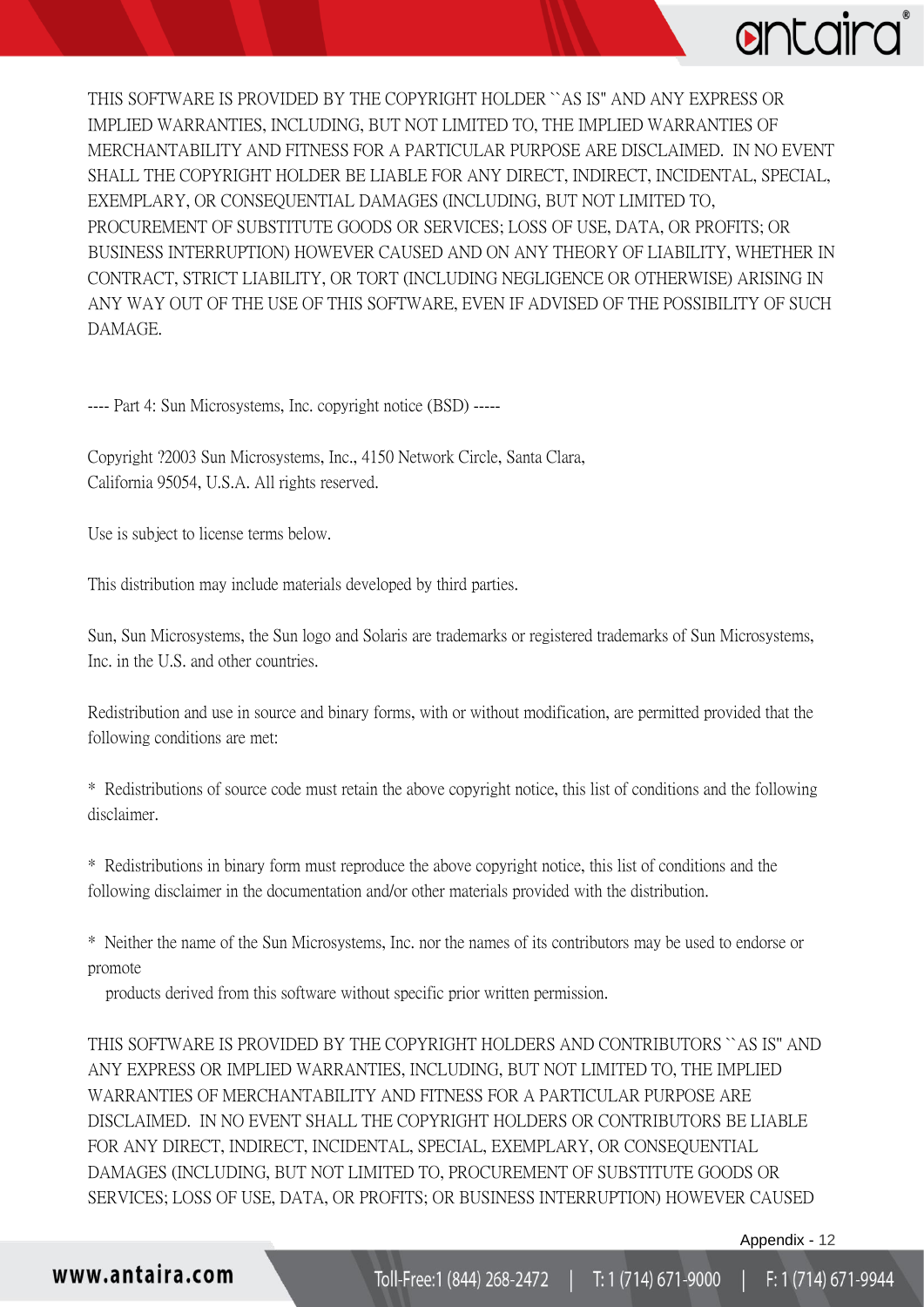AND ON ANY THEORY OF LIABILITY, WHETHER IN CONTRACT, STRICT LIABILITY, OR TORT (INCLUDING NEGLIGENCE OR OTHERWISE) ARISING IN ANY WAY OUT OF THE USE OF THIS SOFTWARE, EVEN IF ADVISED OF THE POSSIBILITY OF SUCH DAMAGE.

---- Part 5: Sparta, Inc copyright notice (BSD) -----

Copyright (c) 2003-2004, Sparta, Inc All rights reserved.

Redistribution and use in source and binary forms, with or without modification, are permitted provided that the following conditions are met:

\* Redistributions of source code must retain the above copyright notice, this list of conditions and the following disclaimer.

\* Redistributions in binary form must reproduce the above copyright notice, this list of conditions and the following disclaimer in the documentation and/or other materials provided with the distribution.

\* Neither the name of Sparta, Inc nor the names of its contributors may be used to endorse or promote products derived from this software without specific prior written permission.

THIS SOFTWARE IS PROVIDED BY THE COPYRIGHT HOLDERS AND CONTRIBUTORS ``AS IS'' AND ANY EXPRESS OR IMPLIED WARRANTIES, INCLUDING, BUT NOT LIMITED TO, THE IMPLIED WARRANTIES OF MERCHANTABILITY AND FITNESS FOR A PARTICULAR PURPOSE ARE DISCLAIMED. IN NO EVENT SHALL THE COPYRIGHT HOLDERS OR CONTRIBUTORS BE LIABLE FOR ANY DIRECT, INDIRECT, INCIDENTAL, SPECIAL, EXEMPLARY, OR CONSEQUENTIAL DAMAGES (INCLUDING, BUT NOT LIMITED TO, PROCUREMENT OF SUBSTITUTE GOODS OR SERVICES; LOSS OF USE, DATA, OR PROFITS; OR BUSINESS INTERRUPTION) HOWEVER CAUSED AND ON ANY THEORY OF LIABILITY, WHETHER IN CONTRACT, STRICT LIABILITY, OR TORT (INCLUDING NEGLIGENCE OR OTHERWISE) ARISING IN ANY WAY OUT OF THE USE OF THIS SOFTWARE, EVEN IF ADVISED OF THE POSSIBILITY OF SUCH DAMAGE.

### <span id="page-14-0"></span>NET-SNMP RMON

Copyright (C) 2001 Alex Rozin, Optical Access

- \*
- \* All Rights Reserved
- \*

\*

Permission to use, copy, modify and distribute this software and its documentation for any purpose and without fee is hereby granted, provided that the above copyright notice appear in all copies and that both that copyright notice and this permission notice appear in supporting documentation.

ALEX ROZIN DISCLAIM ALL WARRANTIES WITH REGARD TO THIS SOFTWARE, INCLUDING ALL IMPLIED WARRANTIES OF MERCHANTABILITY AND FITNESS, IN NO EVENT SHALL ALEX ROZIN BE LIABLE FOR ANY SPECIAL, INDIRECT OR CONSEQUENTIAL DAMAGES OR ANY DAMAGES

```
www.antaira.com
```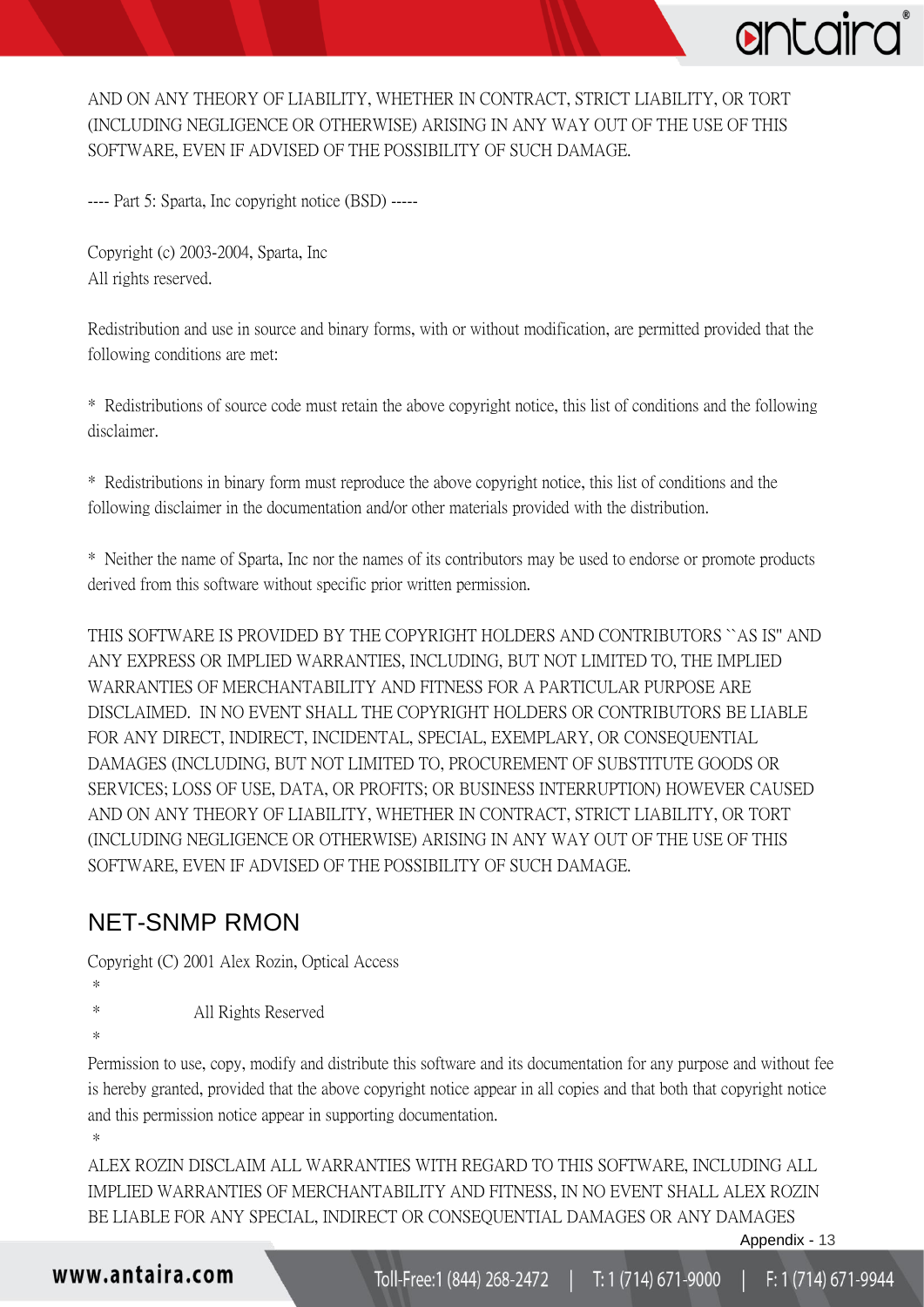

WHATSOEVER RESULTING FROM LOSS OF USE, DATA OR PROFITS, WHETHER IN AN ACTION OF CONTRACT, NEGLIGENCE OR OTHER TORTIOUS ACTION, ARISING OUT OF OR IN CONNECTION WITH THE USE OR PERFORMANCE OF THIS SOFTWARE. \*\*\*\*\*\*\*\*\*\*\*\*\*\*\*\*\*\*\*\*\*\*\*\*\*\*\*\*\*\*\*\*\*\*\*\*\*\*\*\*\*\*\*\*\*\*\*\*\*\*

### <span id="page-15-0"></span>ntp 4.2.4p6

 GNU GENERAL PUBLIC LICENSE Version 2, June 1991

Copyright (C) 1989, 1991 Free Software Foundation, Inc.

675 Mass Ave, Cambridge, MA 02139, USA

Everyone is permitted to copy and distribute verbatim copies of this license document, but changing it is not allowed.

#### Preamble

 The licenses for most software are designed to take away your freedom to share and change it. By contrast, the GNU General Public License is intended to guarantee your freedom to share and change free software--to make sure the software is free for all its users. This General Public License applies to most of the Free Software Foundation's software and to any other program whose authors commit to using it. (Some other Free Software Foundation software is covered by

the GNU Library General Public License instead.) You can apply it to your programs, too.

 When we speak of free software, we are referring to freedom, not price. Our General Public Licenses are designed to make sure that you have the freedom to distribute copies of free software (and charge for this service if you wish), that you receive source code or can get it if you want it, that you can change the software or use pieces of it in new free programs; and that you know you can do these things.

 To protect your rights, we need to make restrictions that forbid anyone to deny you these rights or to ask you to surrender the rights.

These restrictions translate to certain responsibilities for you if you distribute copies of the software, or if you modify it.

 For example, if you distribute copies of such a program, whether gratis or for a fee, you must give the recipients all the rights that you have. You must make sure that they, too, receive or can get the source code. And you must show them these terms so they know their rights.

We protect your rights with two steps: (1) copyright the software, and (2) offer you this license which gives you legal permission to copy, distribute and/or modify the software.

 Also, for each author's protection and ours, we want to make certain that everyone understands that there is no warranty for this free software. If the software is modified by someone else and passed on, we want its recipients to know that what they have is not the original, so that any problems introduced by others will not reflect on the original authors' reputations.

Appendix - 14

### www.antaira.com

Toll-Free:1 (844) 268-2472 | T:1 (714) 671-9000 F: 1 (714) 671-9944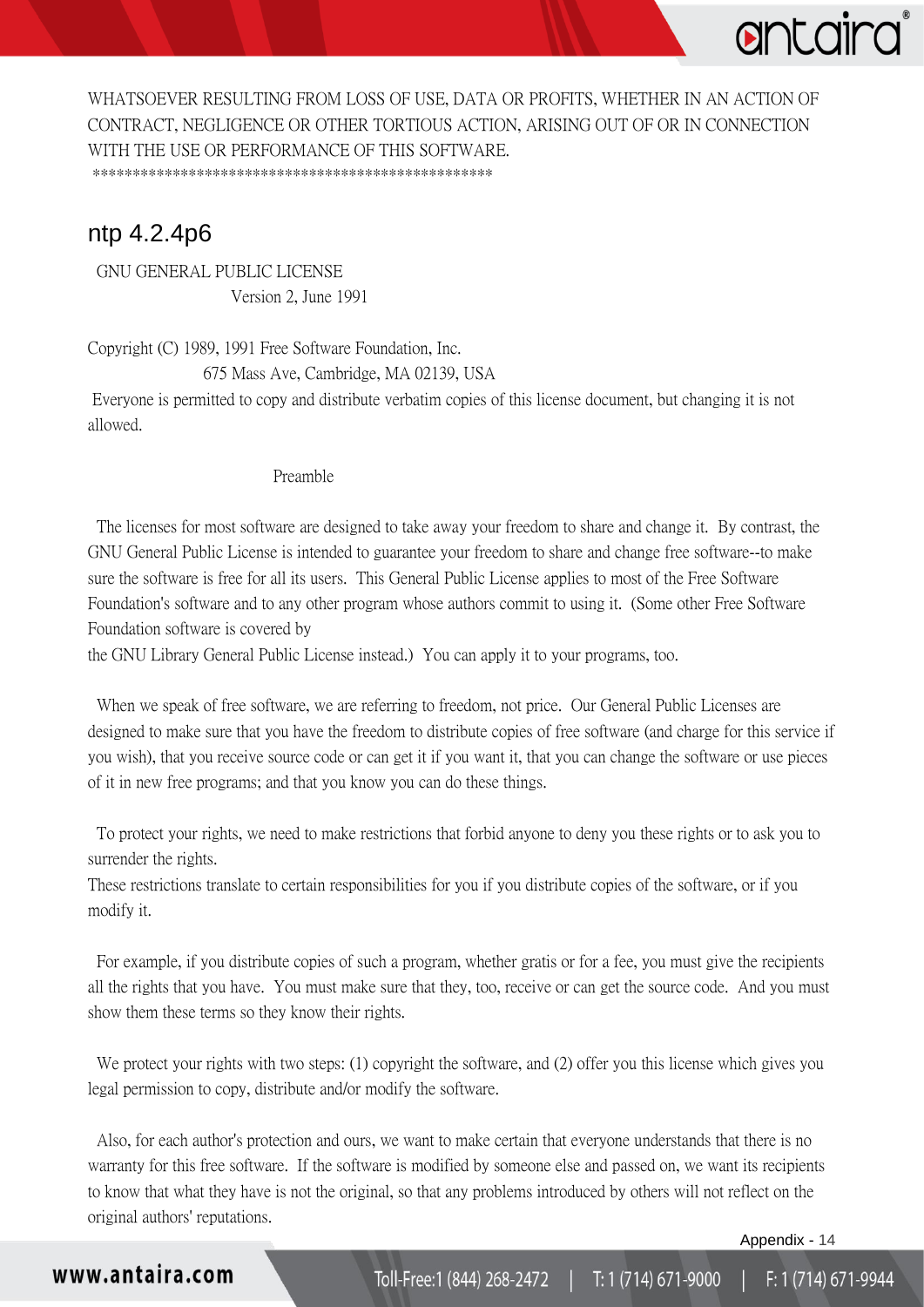

 Finally, any free program is threatened constantly by software patents. We wish to avoid the danger that redistributors of a free program will individually obtain patent licenses, in effect making the program proprietary. To prevent this, we have made it clear that any patent must be licensed for everyone's free use or not licensed at all.

The precise terms and conditions for copying, distribution andmodification follow.

#### GNU GENERAL PUBLIC LICENSE TERMS AND CONDITIONS FOR COPYING, DISTRIBUTION AND MODIFICATION

 0. This License applies to any program or other work which contains a notice placed by the copyright holder saying it may be distributed under the terms of this General Public License. The "Program", below, refers to any such program or work, and a "work based on the Program" means either the Program or any derivative work under copyright law:

that is to say, a work containing the Program or a portion of it, either verbatim or with modifications and/or translated into another language. (Hereinafter, translation is included without limitation in the term "modification".) Each licensee is addressed as "you".

Activities other than copying, distribution and modification are not covered by this License; they are outside its scope. The act of running the Program is not restricted, and the output from the Program is covered only if its contents constitute a work based on the Program (independent of having been made by running the Program). Whether that is true depends on what the Program does.

 1. You may copy and distribute verbatim copies of the Program's source code as you receive it, in any medium, provided that you conspicuously and appropriately publish on each copy an appropriate copyright notice and disclaimer of warranty; keep intact all the notices that refer to this License and to the absence of any warranty; and give any other recipients of the Program a copy of this License along with the Program.

You may charge a fee for the physical act of transferring a copy, and you may at your option offer warranty protection in exchange for a fee.

 2. You may modify your copy or copies of the Program or any portion of it, thus forming a work based on the Program, and copy and distribute such modifications or work under the terms of Section 1 above, provided that you also meet all of these conditions:

 a) You must cause the modified files to carry prominent notices stating that you changed the files and the date of any change.

 b) You must cause any work that you distribute or publish, that in whole or in part contains or is derived from the Program or any part thereof, to be licensed as a whole at no charge to all third parties under the terms of this License.

Appendix - 15

www.antaira.com

Toll-Free:1 (844) 268-2472 | T:1 (714) 671-9000 F: 1 (714) 671-9944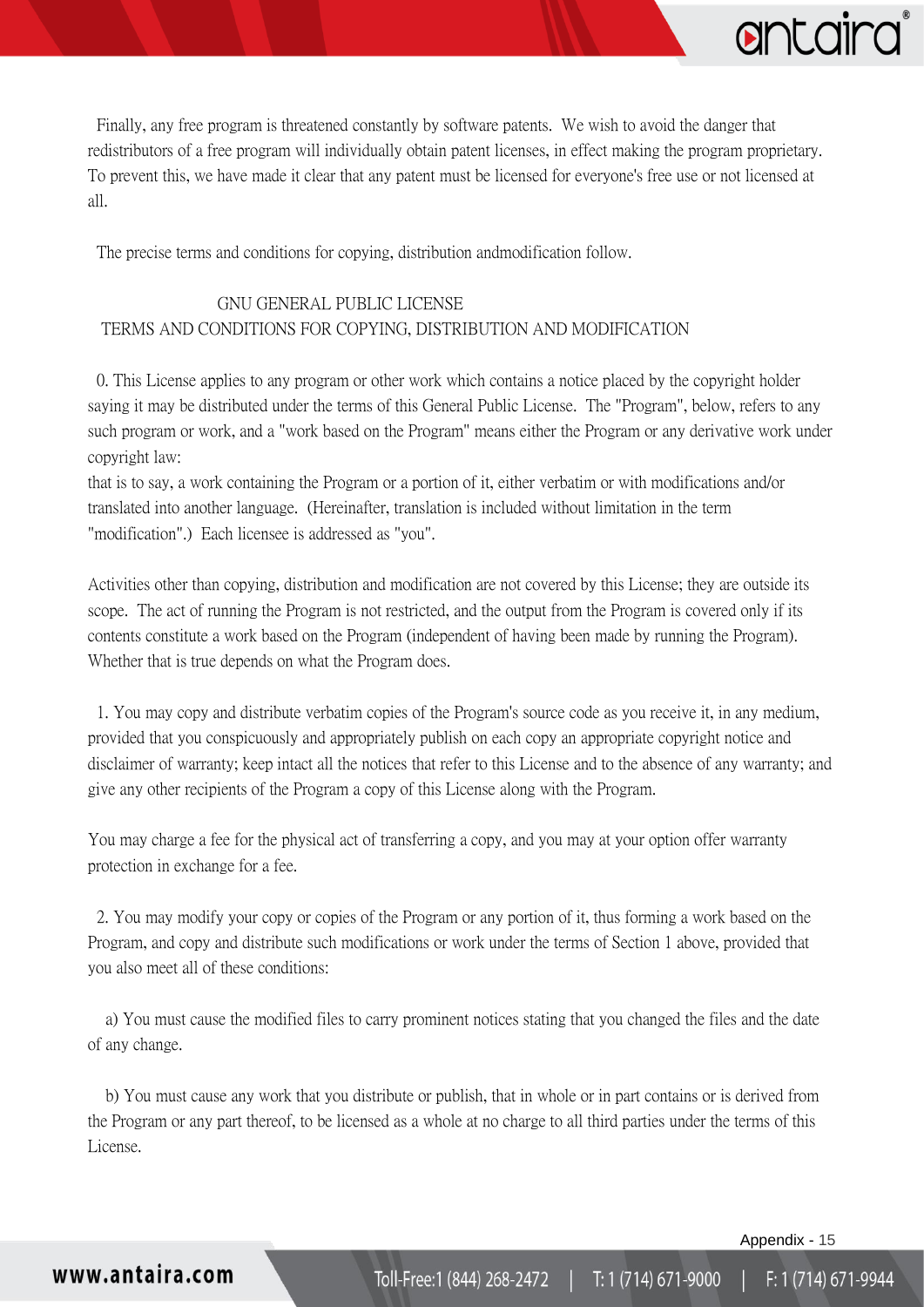

 c) If the modified program normally reads commands interactively when run, you must cause it, when started running for such interactive use in the most ordinary way, to print or display an announcement including an appropriate copyright notice and a notice that there is no warranty (or else, saying that you provide a warranty) and that users may redistribute the program under these conditions, and telling the user how to view a copy of this License. (Exception: if the Program itself is interactive but does not normally print such an announcement, your work based on the Program is not required to print an announcement.)

These requirements apply to the modified work as a whole. If identifiable sections of that work are not derived from the Program, and can be reasonably considered independent and separate works in themselves, then this License, and its terms, do not apply to those sections when you distribute them as separate works. But when you distribute the same sections as part of a whole which is a work based on the Program, the distribution of the whole must be on the terms of this License, whose permissions for other licensees extend to the entire whole, and thus to each and every part regardless of who wrote it.

Thus, it is not the intent of this section to claim rights or contest your rights to work written entirely by you; rather, the intent is to exercise the right to control the distribution of derivative or collective works based on the Program.

In addition, mere aggregation of another work not based on the Program with the Program (or with a work based on the Program) on a volume of a storage or distribution medium does not bring the other work under the scope of this License.

 3. You may copy and distribute the Program (or a work based on it, under Section 2) in object code or executable form under the terms of Sections 1 and 2 above provided that you also do one of the following:

 a) Accompany it with the complete corresponding machine-readable source code, which must be distributed under the terms of Sections 1 and 2 above on a medium customarily used for software interchange; or,

 b) Accompany it with a written offer, valid for at least three years, to give any third party, for a charge no more than your cost of physically performing source distribution, a complete machine-readable copy of the corresponding source code, to be distributed under the terms of Sections 1 and 2 above on a medium customarily used for software interchange; or,

 c) Accompany it with the information you received as to the offer to distribute corresponding source code. (This alternative is allowed only for noncommercial distribution and only if you received the program in object code or executable form with such an offer, in accord with Subsection b above.)

The source code for a work means the preferred form of the work for making modifications to it. For an executable work, complete source code means all the source code for all modules it contains, plus any associated interface definition files, plus the scripts used to control compilation and installation of the executable. However, as a special exception, the source code distributed need not include anything that is normally distributed (in either source or binary form) with the major components (compiler, kernel, and so on) of the operating system on which the executable runs, unless that component itself accompanies the executable.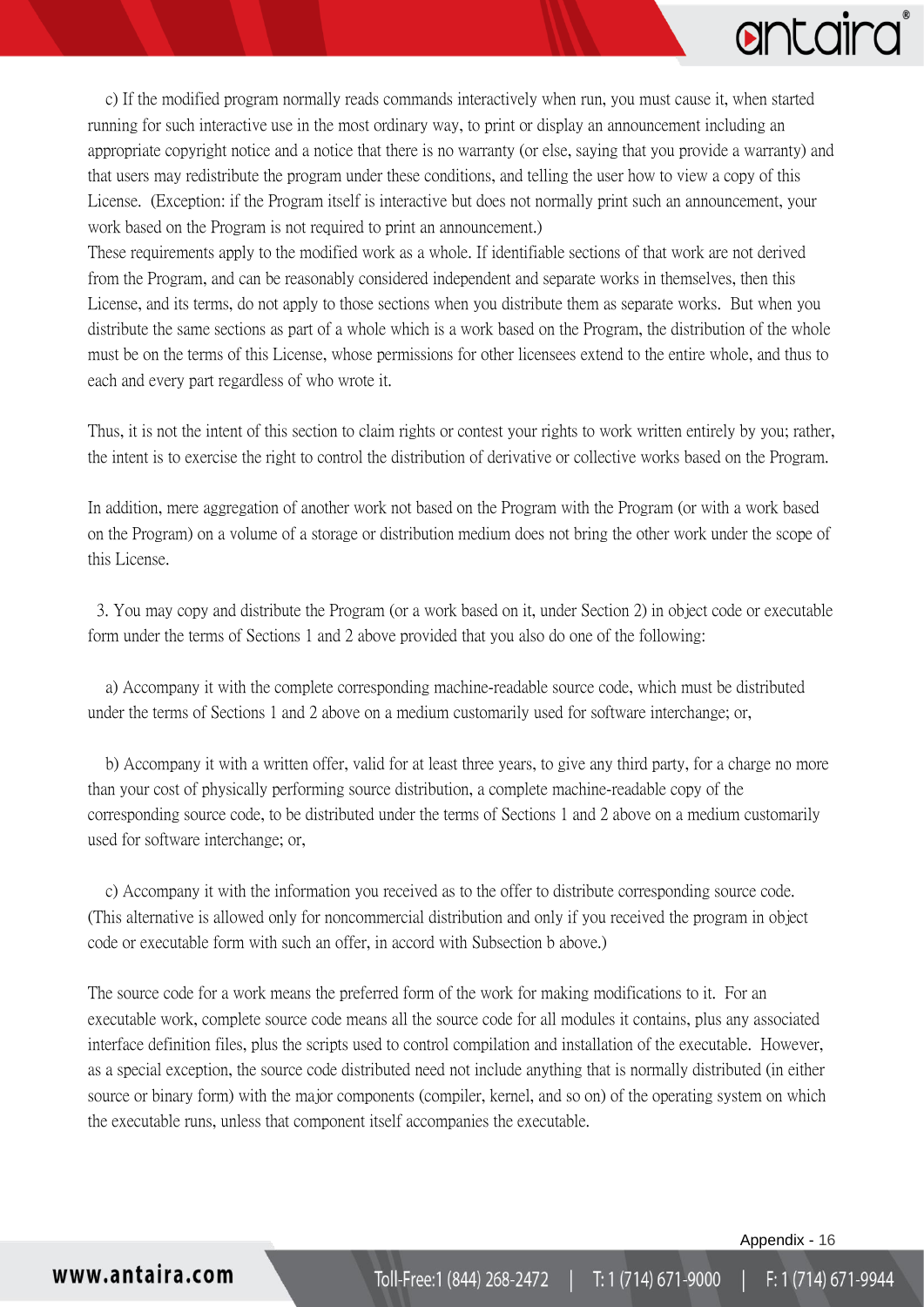If distribution of executable or object code is made by offering access to copy from a designated place, then offering equivalent access to copy the source code from the same place counts as distribution of the source code, even though third parties are not compelled to copy the source along with the object code.

4. You may not copy, modify, sublicense, or distribute the Program except as expressly provided under this License. Any attempt otherwise to copy, modify, sublicense or distribute the Program is void, and will automatically terminate your rights under this License. However, parties who have received copies, or rights, from you under this License will not have their licenses terminated so long as such parties remain in full compliance.

 5. You are not required to accept this License, since you have not signed it. However, nothing else grants you permission to modify or distribute the Program or its derivative works. These actions are prohibited by law if you do not accept this License. Therefore, by modifying or distributing the Program (or any work based on the Program), you indicate your acceptance of this License to do so, and all its terms and conditions for copying, distributing or modifying the Program or works based on it.

 6. Each time you redistribute the Program (or any work based on the Program), the recipient automatically receives a license from the original licensor to copy, distribute or modify the Program subject to these terms and conditions. You may not impose any further restrictions on the recipients' exercise of the rights granted herein. You are not responsible for enforcing compliance by third parties to this License.

 7. If, as a consequence of a court judgment or allegation of patent infringement or for any other reason (not limited to patent issues), conditions are imposed on you (whether by court order, agreement or otherwise) that contradict the conditions of this License, they do not excuse you from the conditions of this License. If you cannot distribute so as to satisfy simultaneously your obligations under this License and any other pertinent obligations, then as a consequence you may not distribute the Program at all. For example, if a patent license would not permit royalty-free redistribution of the Program by

all those who receive copies directly or indirectly through you, then the only way you could satisfy both it and this License would be to refrain entirely from distribution of the Program.

If any portion of this section is held invalid or unenforceable under any particular circumstance, the balance of the section is intended to apply and the section as a whole is intended to apply in other circumstances.

It is not the purpose of this section to induce you to infringe any patents or other property right claims or to contest validity of any such claims; this section has the sole purpose of protecting the integrity of the free software distribution system, which is implemented by public license practices. Many people have made generous contributions to the wide range of software distributed through that system in reliance on consistent application of that system; it is up to the author/donor to decide if he or she is willing to distribute software through any other system and a licensee cannot impose that choice.

This section is intended to make thoroughly clear what is believed to be a consequence of the rest of this License.

 8. If the distribution and/or use of the Program is restricted in certain countries either by patents or by copyrighted interfaces, the original copyright holder who places the Program under this License may add an explicit geographical distribution limitation excluding those countries, so that distribution is permitted only in or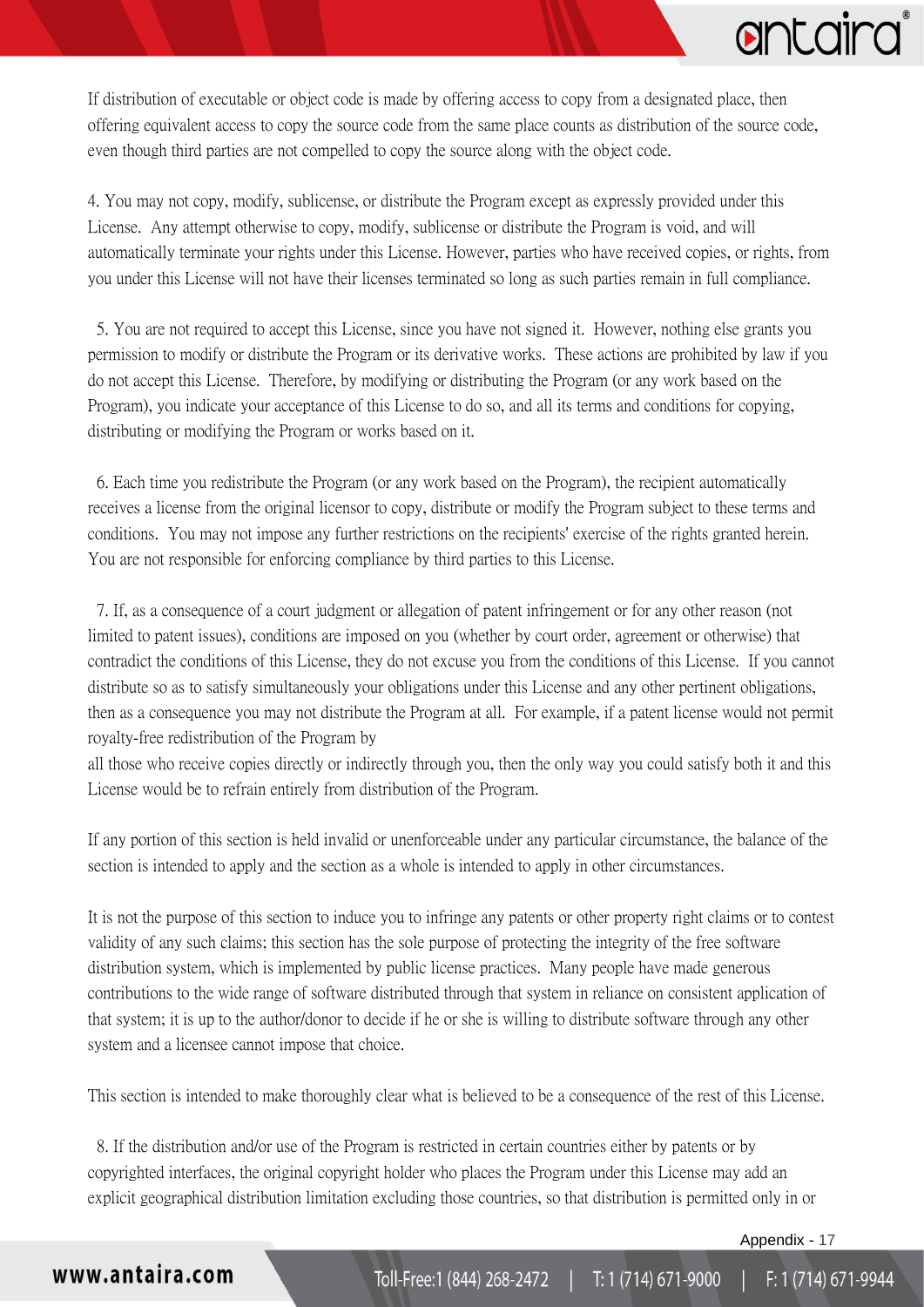

among countries not thus excluded. In such case, this License incorporates the limitation as if written in the body of this License.

 9. The Free Software Foundation may publish revised and/or new versions of the General Public License from time to time. Such new versions will be similar in spirit to the present version, but may differ in detail to address new problems or concerns.

Each version is given a distinguishing version number. If the Program specifies a version number of this License which applies to it and "any later version", you have the option of following the terms and conditions either of that version or of any later version published by the Free Software Foundation. If the Program does not specify a version number of this License, you may choose any version ever published by the Free Software Foundation.

 10. If you wish to incorporate parts of the Program into other free programs whose distribution conditions are different, write to the author to ask for permission. For software which is copyrighted by the Free Software Foundation, write to the Free Software Foundation; we sometimes make exceptions for this. Our decision will be guided by the two goals of preserving the free status of all derivatives of our free software and of promoting the sharing and reuse of software generally.

#### NO WARRANTY

 11. BECAUSE THE PROGRAM IS LICENSED FREE OF CHARGE, THERE IS NO WARRANTY FOR THE PROGRAM, TO THE EXTENT PERMITTED BY APPLICABLE LAW. EXCEPT WHEN OTHERWISE STATED IN WRITING THE COPYRIGHT HOLDERS AND/OR OTHER PARTIES PROVIDE THE PROGRAM "AS IS" WITHOUT WARRANTY OF ANY KIND, EITHER EXPRESSED OR IMPLIED, INCLUDING, BUT NOT LIMITED TO, THE IMPLIED WARRANTIES OF MERCHANTABILITY AND FITNESS FOR A PARTICULAR PURPOSE. THE ENTIRE RISK AS TO THE QUALITY AND PERFORMANCE OF THE PROGRAM IS WITH YOU. SHOULD THE PROGRAM PROVE DEFECTIVE, YOU ASSUME THE COST OF ALL NECESSARY SERVICING, REPAIR OR CORRECTION.

 12. IN NO EVENT UNLESS REQUIRED BY APPLICABLE LAW OR AGREED TO IN WRITING WILL ANY COPYRIGHT HOLDER, OR ANY OTHER PARTY WHO MAY MODIFY AND/OR REDISTRIBUTE THE PROGRAM AS PERMITTED ABOVE, BE LIABLE TO YOU FOR DAMAGES, INCLUDING ANY GENERAL, SPECIAL, INCIDENTAL OR CONSEQUENTIAL DAMAGES ARISING OUT OF THE USE OR INABILITY TO USE THE PROGRAM (INCLUDING BUT NOT LIMITED TO LOSS OF DATA OR DATA BEING RENDERED INACCURATE OR LOSSES SUSTAINED BY YOU OR THIRD PARTIES OR A FAILURE OF THE PROGRAM TO OPERATE WITH ANY OTHER PROGRAMS), EVEN IF SUCH HOLDER OR OTHER PARTY HAS BEEN ADVISED OF THEPOSSIBILITY OF SUCH DAMAGES.

### <span id="page-19-0"></span>ISC DHCP 4.1.0

 GNU GENERAL PUBLIC LICENSE Version 2, June 1991

# Copyright (c) 2004-2008 by Internet Systems Consortium, Inc. ("ISC")

Appendix - 18

www.antaira.com

F: 1 (714) 671-9944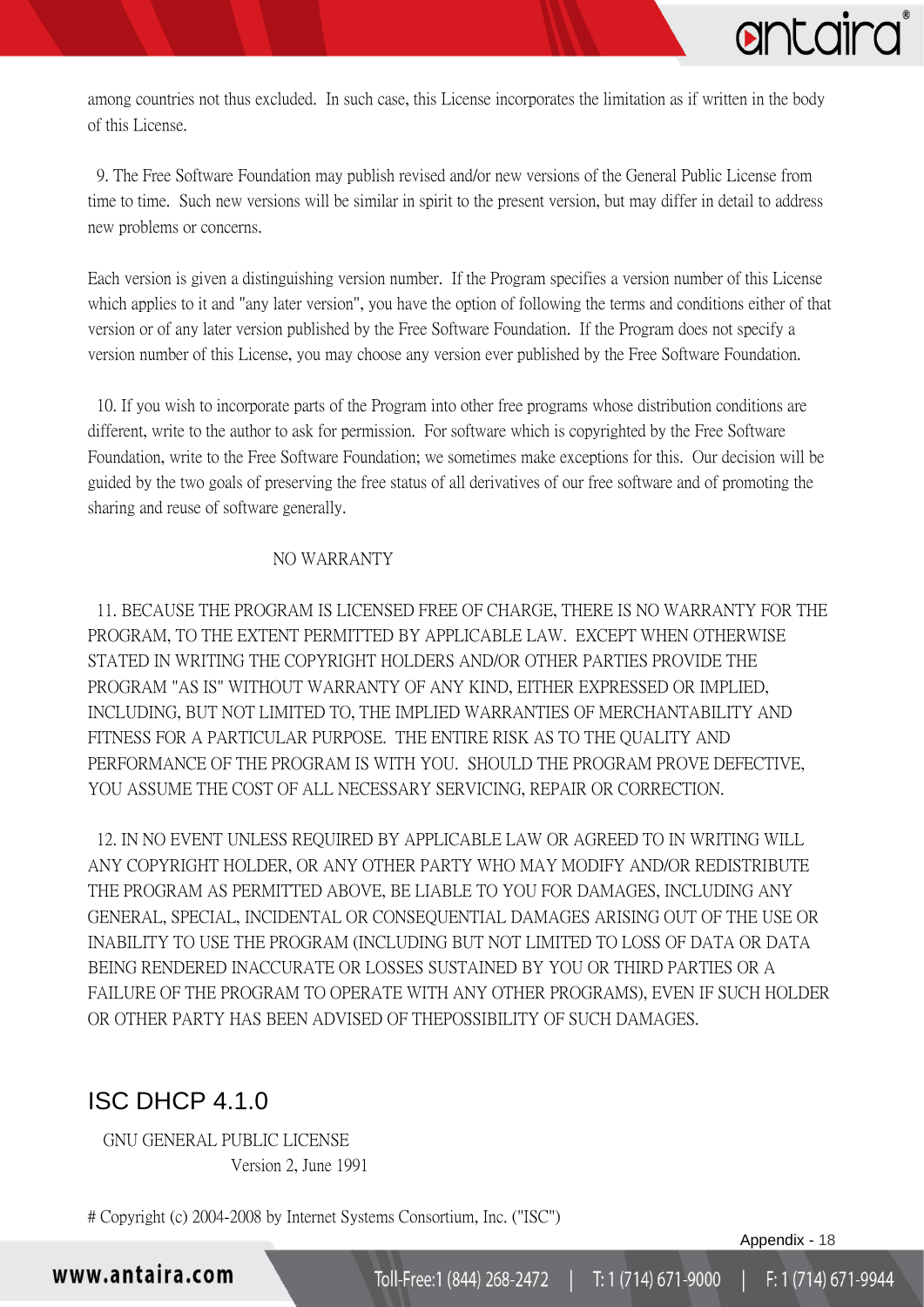

# Copyright (c) 1995-2003 by Internet Software Consortium

#

# Permission to use, copy, modify, and distribute this software for any

# purpose with or without fee is hereby granted, provided that the above

# copyright notice and this permission notice appear in all copies.

#

# THE SOFTWARE IS PROVIDED "AS IS" AND ISC DISCLAIMS ALL WARRANTIES WITH REGARD TO THIS SOFTWARE INCLUDING ALL IMPLIED WARRANTIES OF MERCHANTABILITY AND FITNESS. IN NO EVENT SHALL ISC BE LIABLE FOR ANY SPECIAL, DIRECT, INDIRECT, OR CONSEQUENTIAL DAMAGES OR ANY DAMAGES WHATSOEVER RESULTING FROM LOSS OF USE, DATA OR PROFITS, WHETHER IN AN ACTION OF CONTRACT, NEGLIGENCE OR OTHER TORTIOUS ACTION, ARISING OUT OF OR IN CONNECTION WITH THE USE OR PERFORMANCE OF THIS SOFTWARE.

- #
- # Internet Systems Consortium, Inc.
- # 950 Charter Street
- # Redwood City, CA 94063
- # <info@isc.org>
- # http://www.isc.org/

### <span id="page-20-0"></span>libtacplus 0.2

# Copyright (c) 2004-2008 by Internet Systems Consortium, Inc. ("ISC")

# Copyright (c) 1995-2003 by Internet Software Consortium

#

# Permission to use, copy, modify, and distribute this software for any purpose with or without fee is hereby granted, provided that the above copyright notice and this permission notice appear in all copies. #

# THE SOFTWARE IS PROVIDED "AS IS" AND ISC DISCLAIMS ALL WARRANTIES WITH REGARD TO THIS SOFTWARE INCLUDING ALL IMPLIED WARRANTIES OF MERCHANTABILITY AND FITNESS. IN NO EVENT SHALL ISC BE LIABLE FOR ANY SPECIAL, DIRECT, INDIRECT, OR CONSEQUENTIAL DAMAGES OR ANY DAMAGES WHATSOEVER RESULTING FROM LOSS OF USE, DATA OR PROFITS, WHETHER IN AN ACTION OF CONTRACT, NEGLIGENCE OR OTHER TORTIOUS ACTION, ARISING OUT OF OR IN CONNECTION WITH THE USE OR PERFORMANCE OF THIS SOFTWARE.

#

- # Internet Systems Consortium, Inc.
- # 950 Charter Street
- # Redwood City, CA 94063
- # <info@isc.org>
- # http://www.isc.org/

### <span id="page-20-1"></span>libupnp 1.6.6

Copyright (c) 2000-2003 Intel Corporation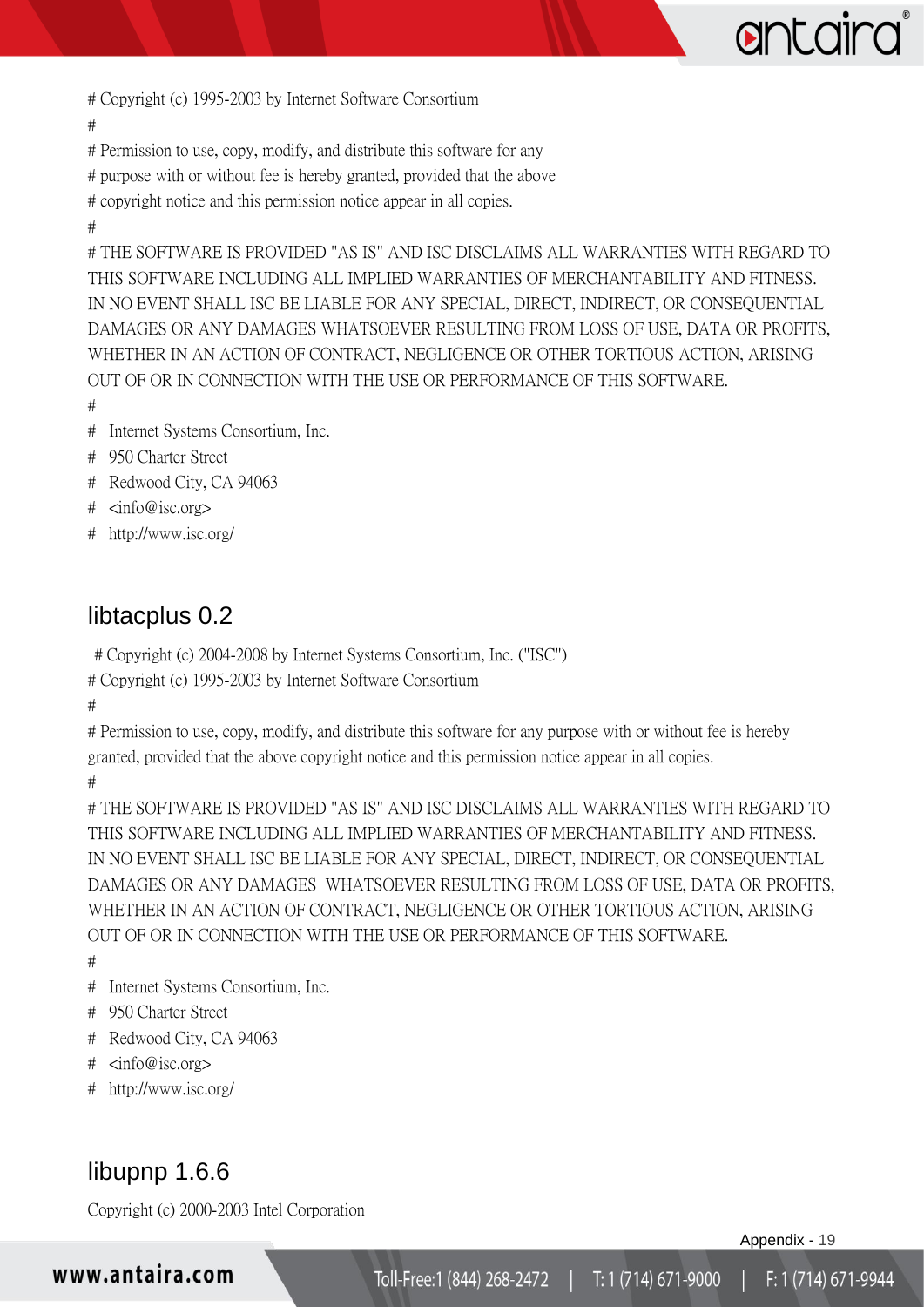All rights reserved.

Redistribution and use in source and binary forms, with or without modification, are permitted provided that the following conditions are met:

- \* Redistributions of source code must retain the above copyright notice, this list of conditions and the following disclaimer.
- \* Redistributions in binary form must reproduce the above copyright notice, this list of conditions and the following disclaimer in the documentation and/or other materials provided with the distribution.
- \* Neither name of Intel Corporation nor the names of its contributors may be used to endorse or promote products derived from this software without specific prior written permission.

THIS SOFTWARE IS PROVIDED BY THE COPYRIGHT HOLDERS AND CONTRIBUTORS ``AS IS'' AND ANY EXPRESS OR IMPLIED WARRANTIES, INCLUDING, BUT NOT LIMITED TO, THE IMPLIED WARRANTIES OF MERCHANTABILITY AND FITNESS FOR A PARTICULAR PURPOSE ARE DISCLAIMED. IN NO EVENT SHALL INTEL OR CONTRIBUTORS BE LIABLE FOR ANY DIRECT, INDIRECT, INCIDENTAL, SPECIAL, EXEMPLARY, OR CONSEQUENTIAL DAMAGES (INCLUDING, BUT NOT LIMITED TO, PROCUREMENT OF SUBSTITUTE GOODS OR SERVICES; LOSS OF USE, DATA, OR PROFITS; OR BUSINESS INTERRUPTION) HOWEVER CAUSED AND ON ANY THEORY OF LIABILITY, WHETHER IN CONTRACT, STRICT LIABILITY, OR TORT (INCLUDINGNEGLIGENCE OR OTHERWISE) ARISING IN ANY WAY OUT OF THE USE OF THIS SOFTWARE, EVEN IF ADVISED OF THE POSSIBILITY OF SUCH DAMAGE.

## <span id="page-21-0"></span>CPU-load SVG

License type : BSD

Copyright (C) 2004-2005 T. Lechat <dev@lechat.org>, Manuel Kasper <mk@neon1.net> and Jonathan Watt <jwatt@jwatt.org>. All rights reserved.

Redistribution and use in source and binary forms, with or without modification, are permitted provided that the following conditions are met:

- 1. Redistributions of source code must retain the above copyright notice, this list of conditions and the following disclaimer.
- 2. Redistributionss in binary form must reproduce the above copyright notice, this list of conditions and the following disclaimer in the documentation and/or other materials provided with the distribution.

THIS SOFTWARE IS PROVIDED ``AS IS'' AND ANY EXPRESS OR IMPLIED WARRANTIES, INCLUDING, BUT NOT LIMITED TO, THE IMPLIED WARRANTIES OF MERCHANTABILITY AND FITNESS FOR A PARTICULAR PURPOSE ARE DISCLAIMED. IN NO EVENT SHALL THE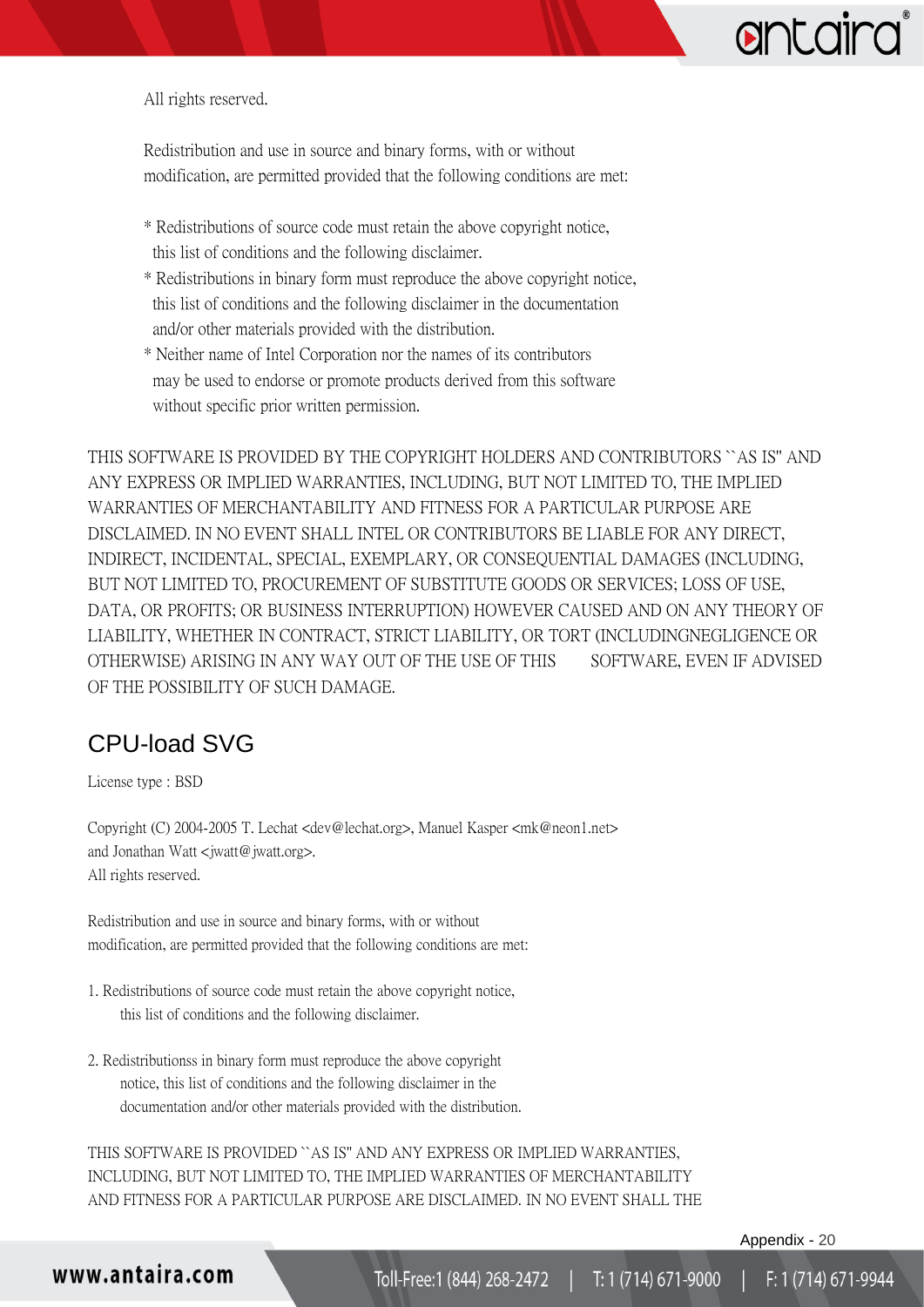# antaird

AUTHOR BE LIABLE FOR ANY DIRECT, INDIRECT, INCIDENTAL, SPECIAL, EXEMPLARY, OR CONSEQUENTIAL DAMAGES (INCLUDING, BUT NOT LIMITED TO, PROCUREMENT OF SUBSTITUTE GOODS OR SERVICES; LOSS OF USE, DATA, OR PROFITS; OR BUSINESS INTERRUPTION) HOWEVER CAUSED AND ON ANY THEORY OF LIABILITY, WHETHER IN CONTRACT, STRICT LIABILITY, OR TORT (INCLUDING NEGLIGENCE OR OTHERWISE) ARISING IN ANY WAY OUT OF THE USE OF THIS SOFTWARE, EVEN IF ADVISED OF THE POSSIBILITY OF SUCH DAMAGE.

## <span id="page-22-0"></span>MooTools 1.3.1

The MIT License

Copyright (c) 2006-2009 Valerio Proietti, <http://mad4milk.net/>

Permission is hereby granted, free of charge, to any person obtaining a copy of this software and associated documentation files (the "Software"), to deal in the Software without restriction, including without limitation the rights to use, copy, modify, merge, publish, distribute, sublicense, and/or sell copies of the Software, and to permit persons to whom the Software is furnished to do so, subject to the following conditions:

The above copyright notice and this permission notice shall be included in all copies or substantial portions of the Software.

THE SOFTWARE IS PROVIDED "AS IS", WITHOUT WARRANTY OF ANY KIND, EXPRESS OR IMPLIED, INCLUDING BUT NOT LIMITED TO THE WARRANTIES OF MERCHANTABILITY, FITNESS FOR A PARTICULAR PURPOSE AND NONINFRINGEMENT. IN NO EVENT SHALL THE AUTHORS OR COPYRIGHT HOLDERS BE LIABLE FOR ANY CLAIM, DAMAGES OR OTHER LIABILITY, WHETHER IN AN ACTION OF CONTRACT, TORT OR OTHERWISE, ARISING FROM, OUT OF OR IN CONNECTION WITH THE SOFTWARE OR THE USE OR OTHER DEALINGS IN THE SOFTWARE.

### <span id="page-22-1"></span>avltree 1.0

Copyright (c) 2011 Bijal Thanawala

Permission is hereby granted, free of charge, to any person obtaining a copy of this software and associated documentation files (the "Software"), to deal in the Software without restriction, including without limitation the rights to use, copy, modify, merge, publish, distribute, sublicense, and/or sell copies of the Software, and to permit persons to whom the Software is furnished to do so, subject to the following conditions:

The above copyright notice and this permission notice shall be included in all copies or substantial portions of the Software.

THE SOFTWARE IS PROVIDED "AS IS", WITHOUT WARRANTY OF ANY KIND, EXPRESS OR

Appendix - 21

### www.antaira.com

F: 1 (714) 671-9944